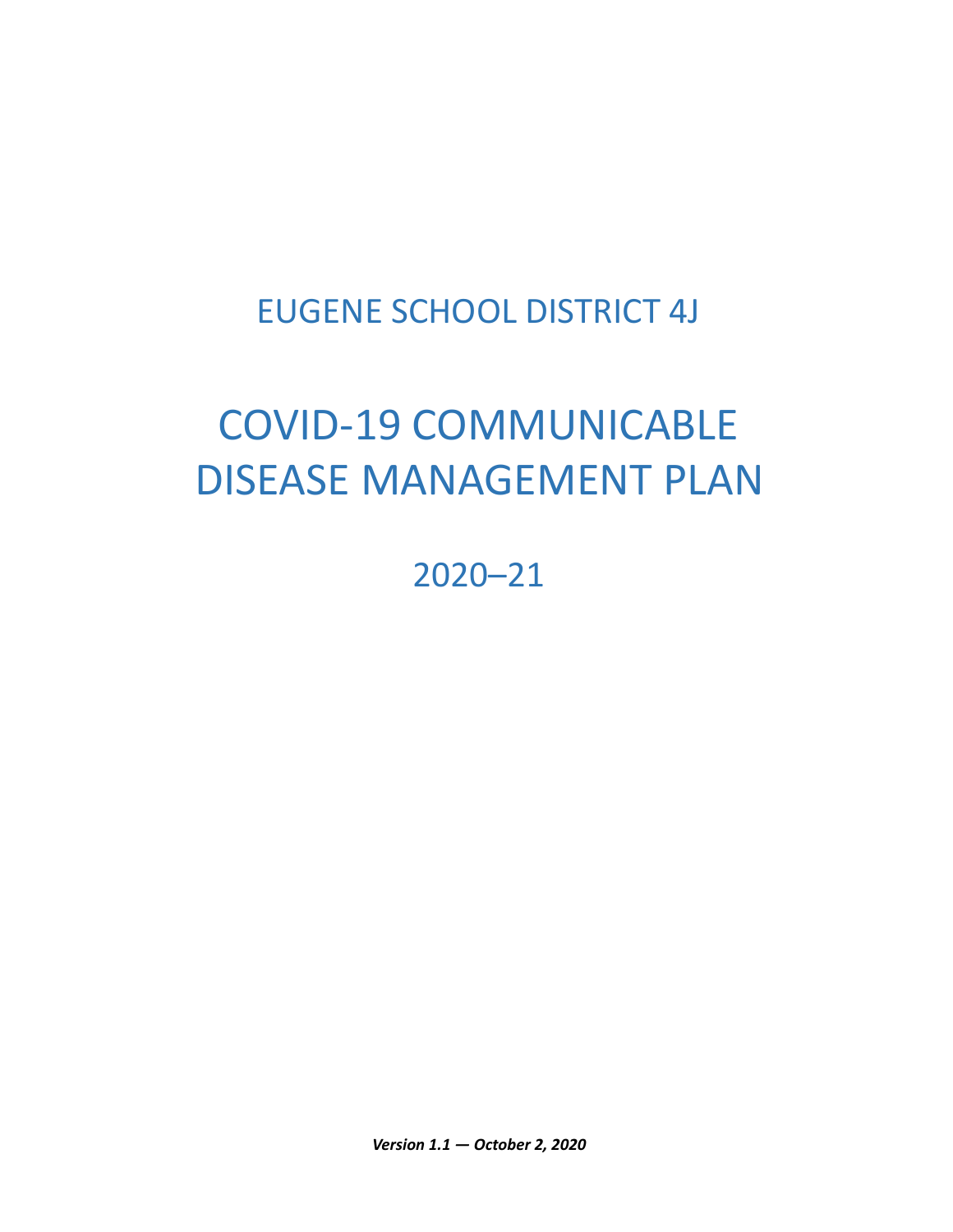## **TABLE OF CONTENTS**

| I. Purpose and Scope of Plan                                                                   | 3              |
|------------------------------------------------------------------------------------------------|----------------|
| II. Community Health Metrics                                                                   | 3              |
| A. Criteria for In-Person Instruction, Including in Hybrid Model                               | 3              |
| B. Criteria for Limited In-Person Instruction During Comprehensive Distance Learning           | 4              |
| III. Public Health Protocols: Mitigation and Prevention                                        | $\overline{4}$ |
| A. Cleaning, Disinfection and Ventilation                                                      | 5              |
| B. Face Coverings, Personal Protective Equipment                                               | 7              |
| C. Contact Tracing<br>D. Entry, Screening, Dismissal, Contact Tracing Logs                     | 10<br>11       |
| E. Physical Distancing and Personal Hygiene                                                    | 15             |
| F. Physical Distancing Manager and Site Coordinators                                           | 17             |
| G. Cohorting Students                                                                          | 18             |
| H. Visitors and Volunteers                                                                     | 20             |
| I. Isolation Measures/Restriction of Ill or Exposed Persons<br>J. Public Health Communications | 21<br>23       |
|                                                                                                |                |
| IV. Facilities and School Operations                                                           | 25             |
| Playgrounds, Fields, Recess, Break Rooms and Restrooms<br>А.                                   | 25             |
| <b>Meal Service and Nutrition</b><br>В.<br>Transportation<br>C.                                | 26<br>27       |
| D. Health Services                                                                             | 28             |
| <b>Supporting Student Mental Health</b><br>Е.                                                  | 28             |
| <b>Emergency Drills</b><br>F.                                                                  | 29             |
| G. Supporting Dysregulated or Escalated Students                                               | 30             |
| Response to Confirmed Cases and/or Outbreak<br>V.                                              | 31             |
| A. Prevention and Planning                                                                     | 31             |
| Determination of Outbreak<br>В.<br>Notification and Communication<br>C.                        | 31<br>32       |
| <b>Cleaning and Disinfection</b><br>D.                                                         | 32             |
| School, Department or Location Closure for an Outbreak<br>Е.                                   | 33             |
| VI. Training and Communication                                                                 | 35             |
| VII. Background Situation                                                                      | 35             |
| <b>Transmission Process</b><br>А.                                                              | 35             |
| Symptoms<br>В.                                                                                 | 36             |
| VIII. Assumptions                                                                              | 37             |
| <b>Operations Management</b><br>IX.                                                            | 38             |
| <b>Cooperating and Coordinating Agencies</b><br>Х.                                             | 39             |
| Plan Development and Future Updates<br>XI.                                                     | 39             |
| <b>State Guidance</b><br>XII.                                                                  | 39             |
| XIII. 4J Policy and Guidance                                                                   | 40             |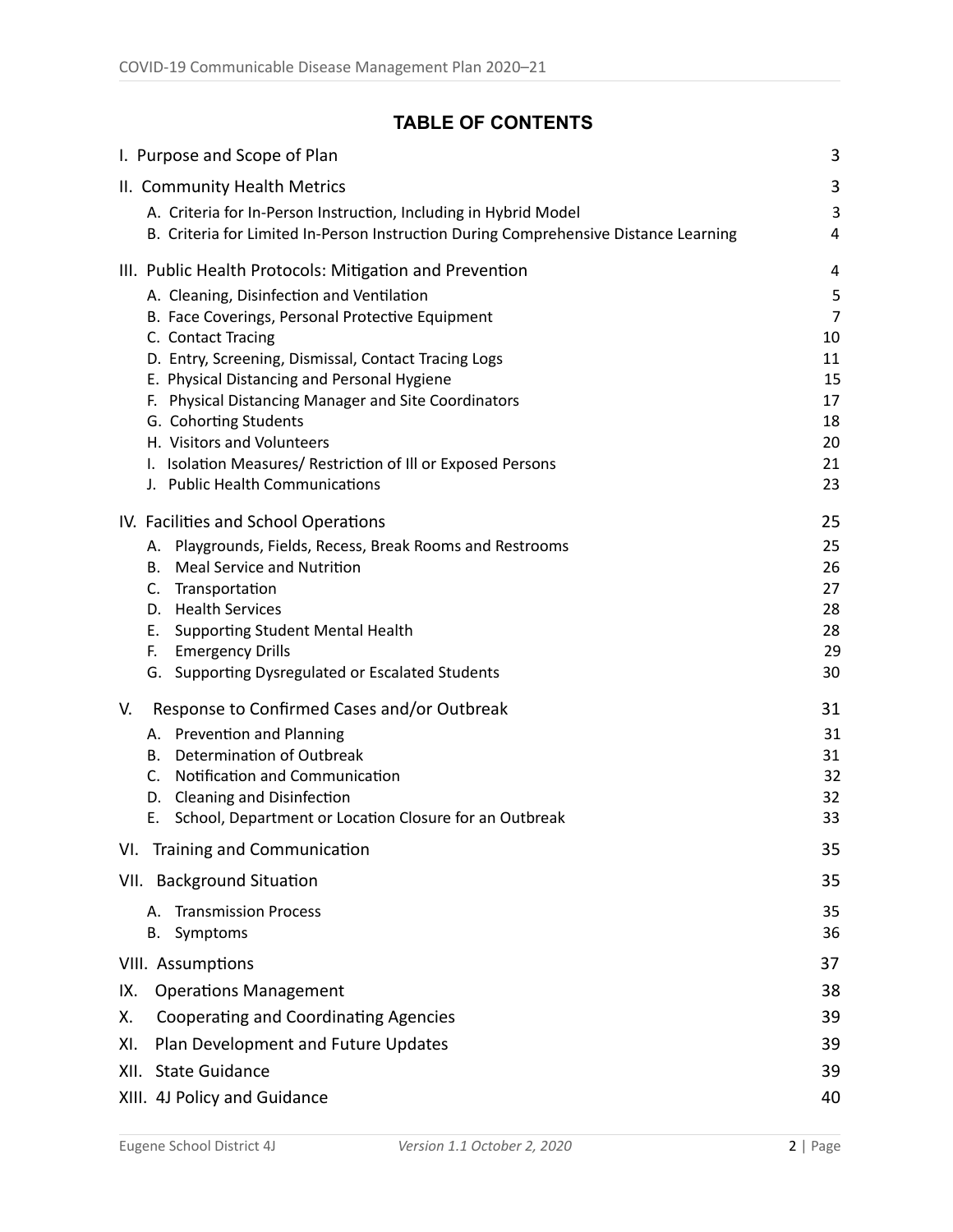## <span id="page-2-0"></span>**I. PURPOSE AND SCOPE OF PLAN**

The purpose of this plan is to provide guidance to district staff during the 2020 COVID-19 pandemic in order to meet the district's obligation to provide high-quality, equitable education, nutrition, and health and social emotional supports during the 2020-21 school year.

It establishes the health and safety protocols and applies whenever staff, students or others are in schools or other district facilities. This includes community-based programs $^{\rm 1}$  located in a school building, as well as district-sponsored child care programs and early learning environments. See Health and Safety Guidelines for Child Care and Early Education Operating *During Covid-19* , August 14, 2020.

The district's educational programming for 2020–21 is anticipated to consist of a combination of online distance learning and on-site face-to-face instruction as public health conditions permit.

This plan addresses current and anticipated future operations for the 2020–21 school year in 4J schools and is required by ODE Guidelines, *Ready Schools, Safe Learners Guidance for School Year 2020–21* . It supplements the district's communicable diseases procedures in JHCC-AR and GBEB-AR by providing guidance specific to the COVID-19 pandemic.

## **II. COMMUNITY HEALTH METRICS**

#### A. Criteria for In-Person Instruction, Including in Hybrid Model

The district has adopted the comprehensive distance learning model for all grades until December 7. Before opening schools to students for regular in-person instruction, including hybrid instruction when students are in the classroom for some of the time, the district will ensure that the county and statewide metrics to do so are met. As provided by OHA and ODE in the Ready Schools, Safe Learners Guidance, in order for the district to resume such instruction:

- Lane County may not be in a baseline phase, and
- For three weeks in a row:
	- The COVID-19 case rate in Lane County must not exceed 10 cases per 100,000 population in the preceding week

<sup>&</sup>lt;sup>1</sup> "School-based, out-of-school time programs" is the term used by ODE to include community-based programs that are located in a school building, even if not district-sponsored. Examples in 4J include YMCA and Creative Care. For simplicity, the district uses the term "community-based programs."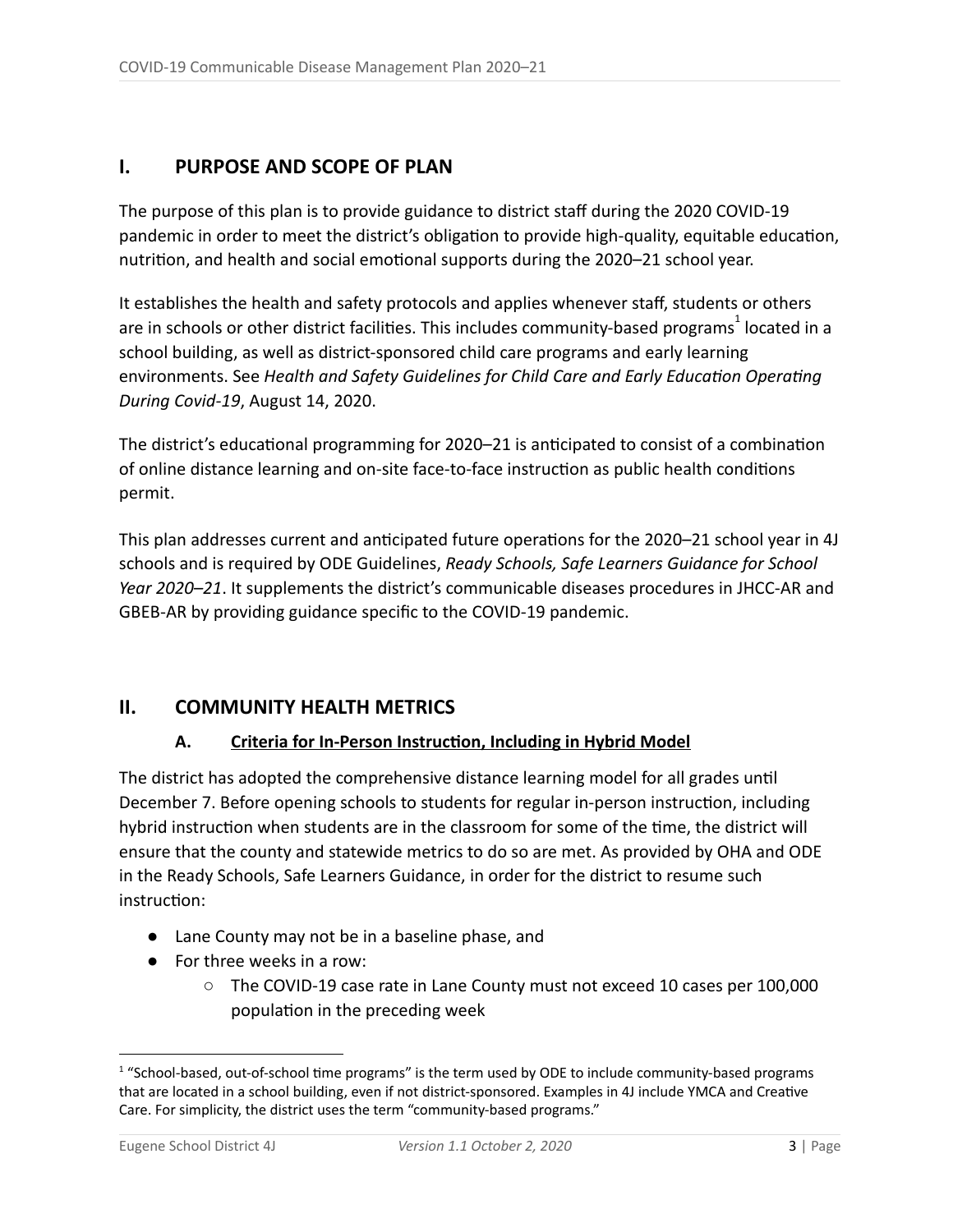- $\circ$  Test positivity rate in Lane County must not exceed 5% in the preceding week
- $\circ$  Test positivity in the State of Oregon must not exceed 5% in the preceding week

The district intends to provide three weeks' advance notice to families and staff before starting hybrid instruction (whether on December 7 or a later point), and to start hybrid instruction only at the beginning or mid-point of the trimester schedule. As allowed by the state, the district may resume in-person education for students in grades K-3 when certain metrics are met, but it will not do so prior to December 7 at the earliest.

#### **B.** Criteria for Limited In-Person Instruction (Applies During CDL Only)

As provided in ODE's Comprehensive Distance Learning guidance, the district may provide limited in-person instruction to meet the educational, relational and/or assessment needs of specific groups of students. Student participation in limited in-person instruction is voluntary, and not intended to replace the requirements of CDL. Examples include:

- Addressing connectivity issues
- Academic support
- Social, emotional, or mental health support
- Educator-student relationship building
- $\bullet$  Supporting live peer-to-peer interaction
- $\bullet$  Supporting ongoing engagement and attendance
- Building school community and culture
- Ensuring culturally relevant and sustaining pedagogy
- Preparing for a return to in-person instruction
- Providing voluntary supplemental supports
- Facilitating learning and assessment experiences not easily replicated online such as the use of equipment in CTE programs or evaluating a student for special education

Before providing limited in-person instruction during CDL, there must have been no confirmed cases of COVID-19 among the school's staff or students in the past 14 days. When providing limited in-person instruction for specific groups, schools must comply with ODE limitations on cohort sizes, time and more.

## **III. PUBLIC HEALTH PROTOCOLS — MITIGATION AND PREVENTION**

As required by ODE guidelines, the following protocols are addressed in this section:

- $\bullet$  Cleaning, disinfection and ventilation
- Face coverings, personal protective equipment (PPE)
- Entry, screening, dismissal, contact tracing logs
- Physical distancing and personal hygiene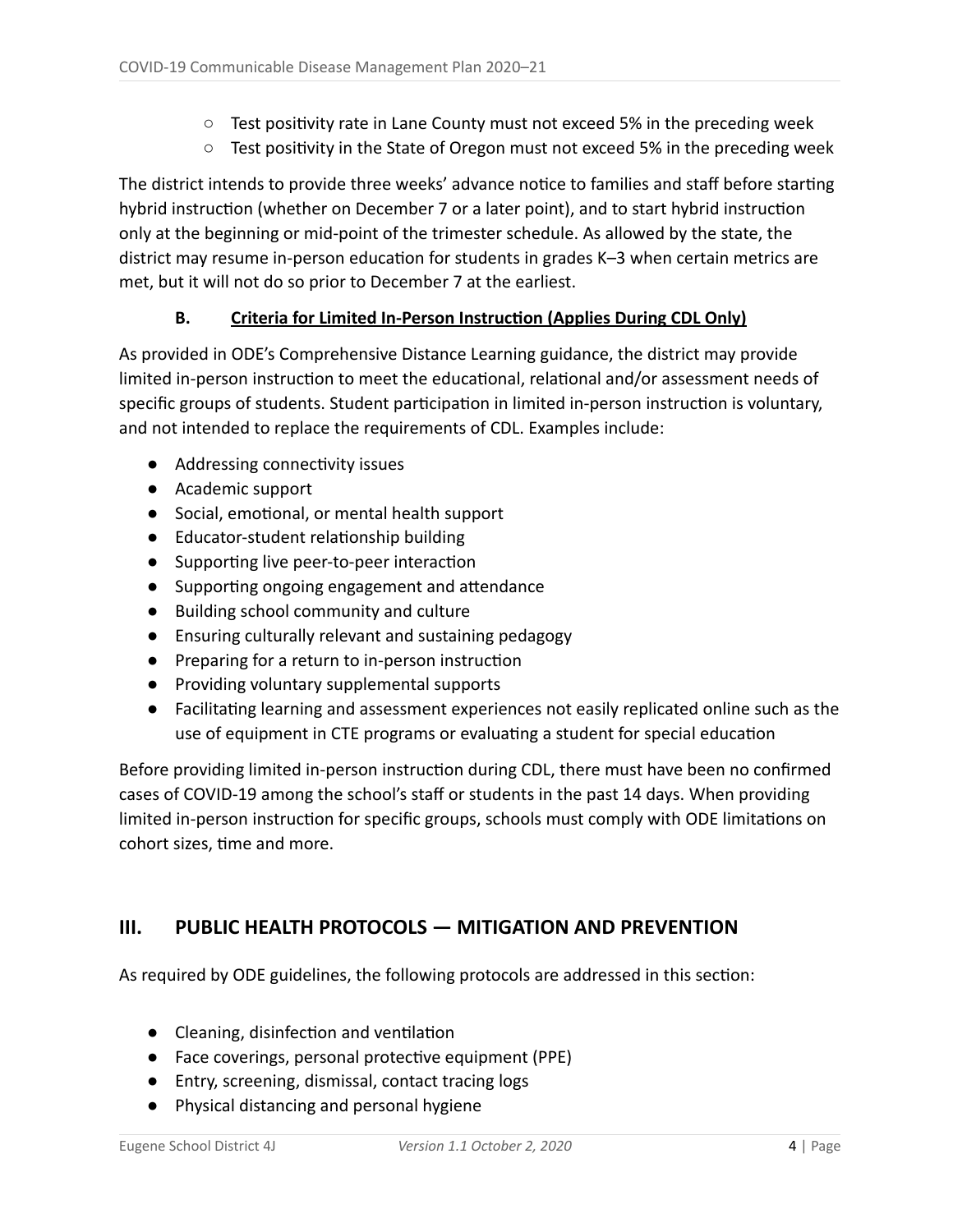- Cohorting students
- Designation of physical distancing manager and site coordinator (PDM, PDSC)
- Visitors and volunteers
- Isolation measures/ restriction of ill or exposed persons
- Contact tracing
- $\bullet$  Public health communications  $-$  staff and families

#### A. Cleaning, Disinfection and Ventilation

As required by ODE's Ready Schools Safe Learners guidance, this section addresses systematic cleaning and disinfection of classrooms, work spaces, bathrooms, and activity areas. It is intended to address preventive and routine measures. It also addresses expectations about ventilation. For information about disinfection following a confirmed case of COVID-19, see Section V of this document, Response to Confirmed Cases and/or Outbreak.

#### *1. Cleaning products*

Only district-provided cleaning and disinfecting products will be used. These products will be selected from the EPA List N to reduce the risk of asthma.

Staff training and product use information will be provided. Product safety data sheets (SDS) are logged in the district SDS database.

Disinfectants will be applied safely and correctly following the manufacturer's labeled directions. Disinfectant products will be kept away from students.

#### **2.** *Custodial staff*

Custodial staff will have primary responsibility for daily cleaning and disinfection as outlined in Appendix 1 – COVID-19 Cleaning & Disinfection Protocol.

Custodial staff will, not less than once per day, perform cleaning and disinfecting of all high touchpoints throughout the buildings, including but not limited to restrooms, common areas, door knobs, light switches, and student desks throughout the building. Daytime custodial staff will continue performing disinfecting of common touchpoints throughout the day, to the extent possible.

Any cleaning and disinfecting needs based on known or suspected illness or when bodily fluids are present, will be addressed only by trained custodial personnel.

#### **3.** *All staff*

All frequently touched surfaces (such as door handles and sink handles) and shared objects (such as toys, games, and art supplies) must be cleaned, sanitized and disinfected between uses multiple times a day. Cleaning and disinfecting will be done in accordance with CDC guidance .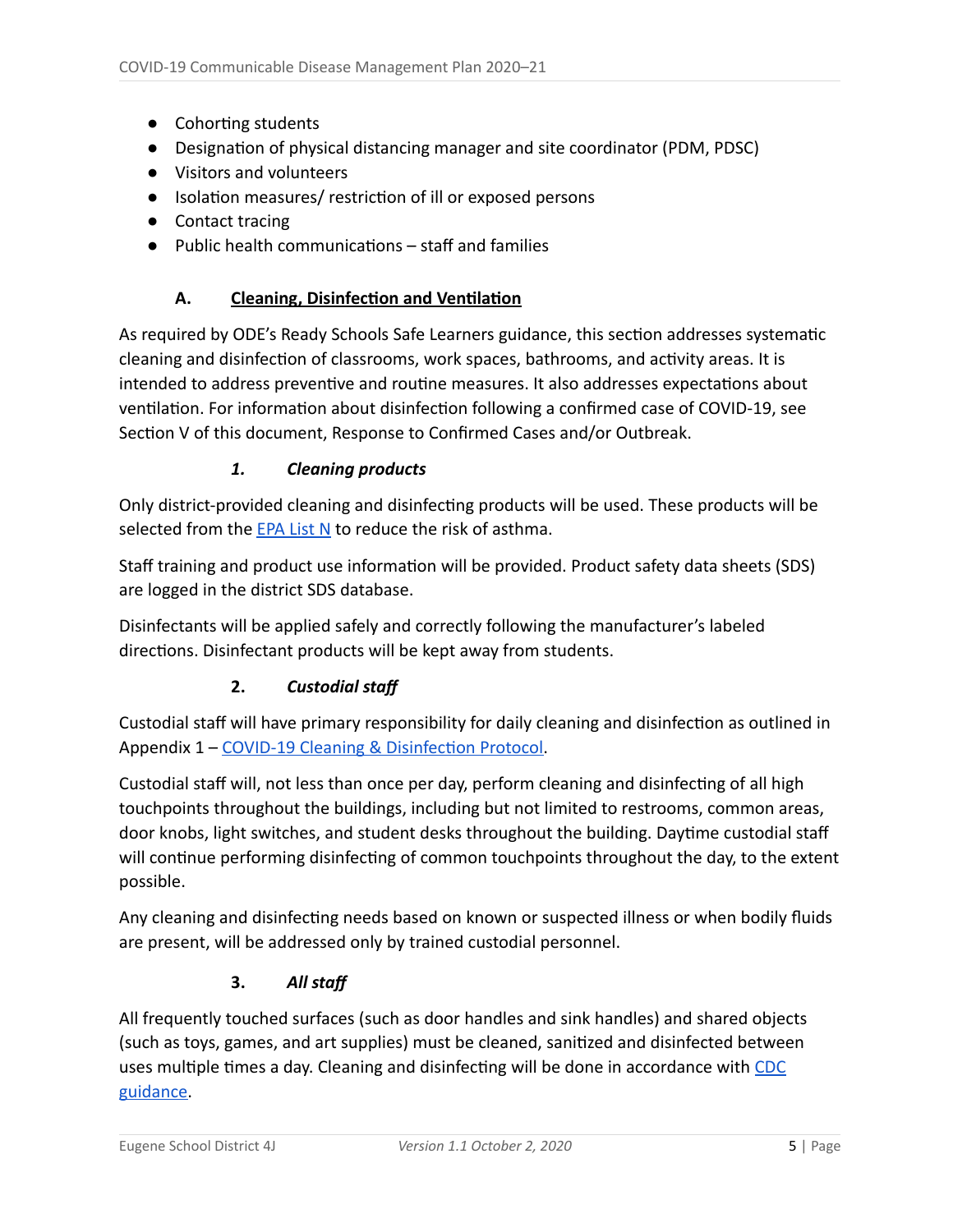Playground equipment will be cleaned and disinfected at least once a day, or between use as much as possible, in accordance with CDC guidance.

All staff will have a role in supporting cleaning and disinfection of classrooms, offices, bathrooms, activity areas and frequently touched surfaces. For example, teachers and educational assistants may be assigned to clean high touchpoint areas and shared objects within the classroom or other school setting. Employees will be required to clean their personal workspaces and points of contact after use, including spraying disinfectant on restroom sinks, meeting tables, or other areas of shared furnishings or equipment (e.g. laminators, copy machines).

Disinfectant spray and towels or disinfectant wipes, with use instructions, will be made available in each classroom for staff use to periodically disinfect common touchpoints within the classroom. All staff-designated areas will be supplied with disinfectant spray and towels or wipes to be used throughout the day as needed/desired.

#### **4.** *Students*

Disinfectant products shall not be used by students, and should be stored in a manner where students do not have ready access to them.

#### *5. Schools*

Schools will:

- Develop and use sanitizing protocols for all equipment used by more than one individual (students and staff), or, alternatively, purchase equipment for individual use.
- Establish and communicate expectations to staff, students and families to limit and store personal property brought to school. Students' personal property should be labeled prior to entering school. Students shall be instructed to not share their personal property with others in order to limit the spread of disease. [SECTION MOVED]

#### **6.** *Technology devices*

- a) Distribution of devices
	- Device will be prepped by staff wearing PPE
	- Devices may be wiped down using a technology-compatible wipe as necessary
	- Device will be placed in a container for distribution to student
	- Device is assigned to student and to be used as their personal device for the school year
- b) Technology brought into the building

Technology-compatible wipes will be available in classrooms and in front offices. These may be used by staff (not students) to wipe down technology as needed.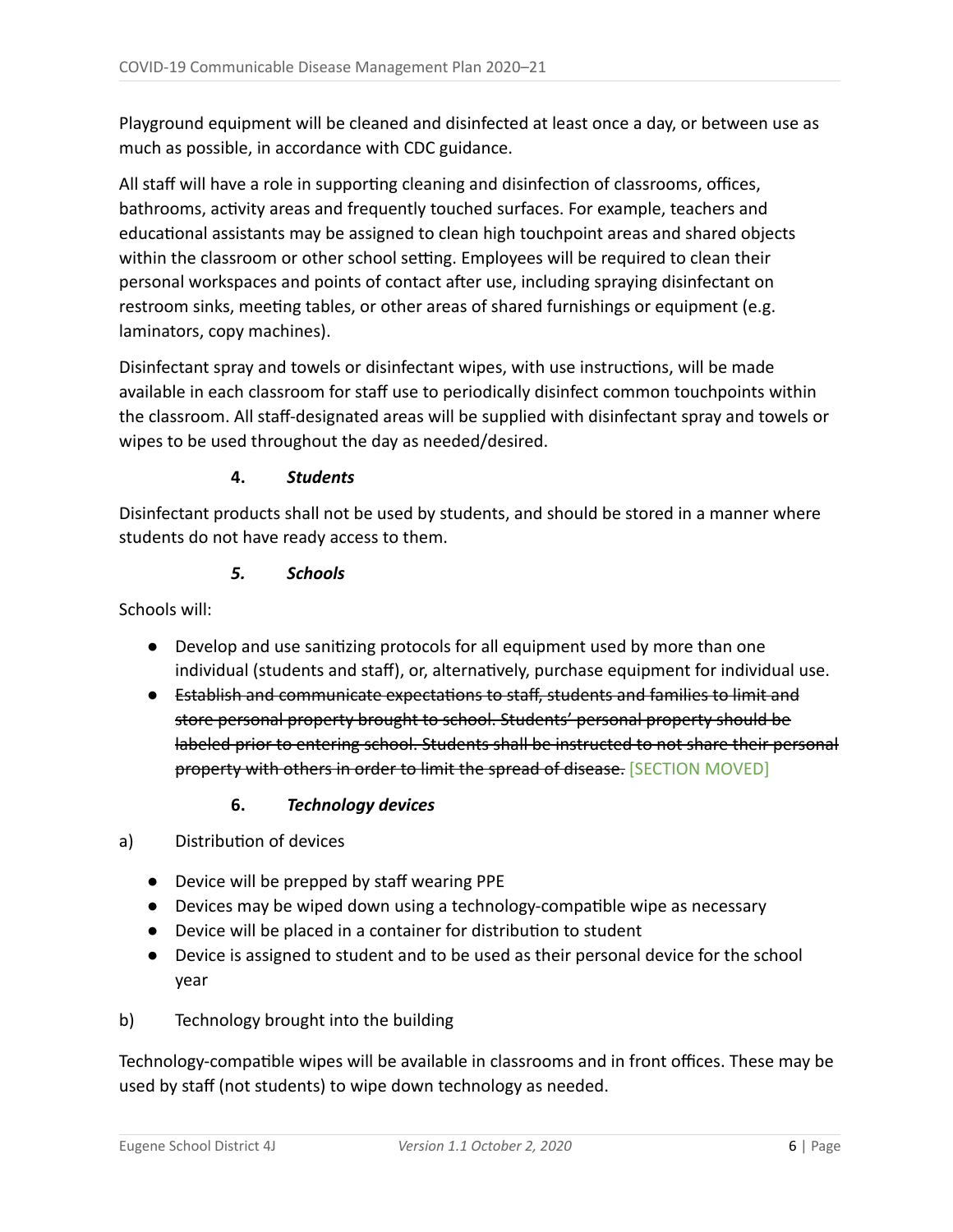#### c) Device returned / requiring repair

The device will be placed in a container, and subsequently prepped and cleaned by staff wearing PPE. Staff will clean the device pre- and post-prep and before returning it to the student or loaner pool.

#### d) COWs / loaner technology

Teachers or other classroom staff will wipe down a device before returning the device to the loaner pool.

#### **7.** *<u>Ventilation</u>*

Air circulation and filtration are helpful factors in reducing airborne viruses.

The district and its schools will operate ventilation systems properly and will consider and implement ways to increase circulation of outdoor air as much as possible, by setting ventilation systems to increase air exchanges and increase the amount of outside air where possible, and/or by opening windows and doors while keeping student safety and school security in mind, and . Schools will minimize recirculation of indoor air (and maximize the circulation of fresh outdoor air) as much as possible.

Fans can be an effective way to increase the circulation of outdoor air, but fans should not be used when doors and windows are closed and the fans are recirculating the classroom air. Consideration will be given to using fans or box fans positioned in open windows to draw fresh outdoor air into the classroom via one window, and flush indoor air out of the classroom via another window. Fans will not be used in rooms with closed windows and doors, as this does not allow for fresh air to circulate. Fans will not be used if it is determined that they pose a safety or health risk, such as increasing exposure to pollen or other allergens or exacerbating asthma symptoms.

The district will consider the need for increased ventilation in areas where students with special health care needs receive medication or treatments.

Ventilation systems will be checked and maintained by maintenance staff on a regular basis. The district will consider modifications or enhancements of building ventilation and filtration systems where feasible, following current guidance.

#### **B.** Face Coverings, Personal Protective Equipment

It is now established that asymptomatic people can spread the virus that causes COVID-19, and this is a significant contributor to person-to-person spread. Face coverings decrease the spread of COVID-19 as "source control" of a contagious person's respiratory secretions. Use of face coverings does not change physical distancing requirements.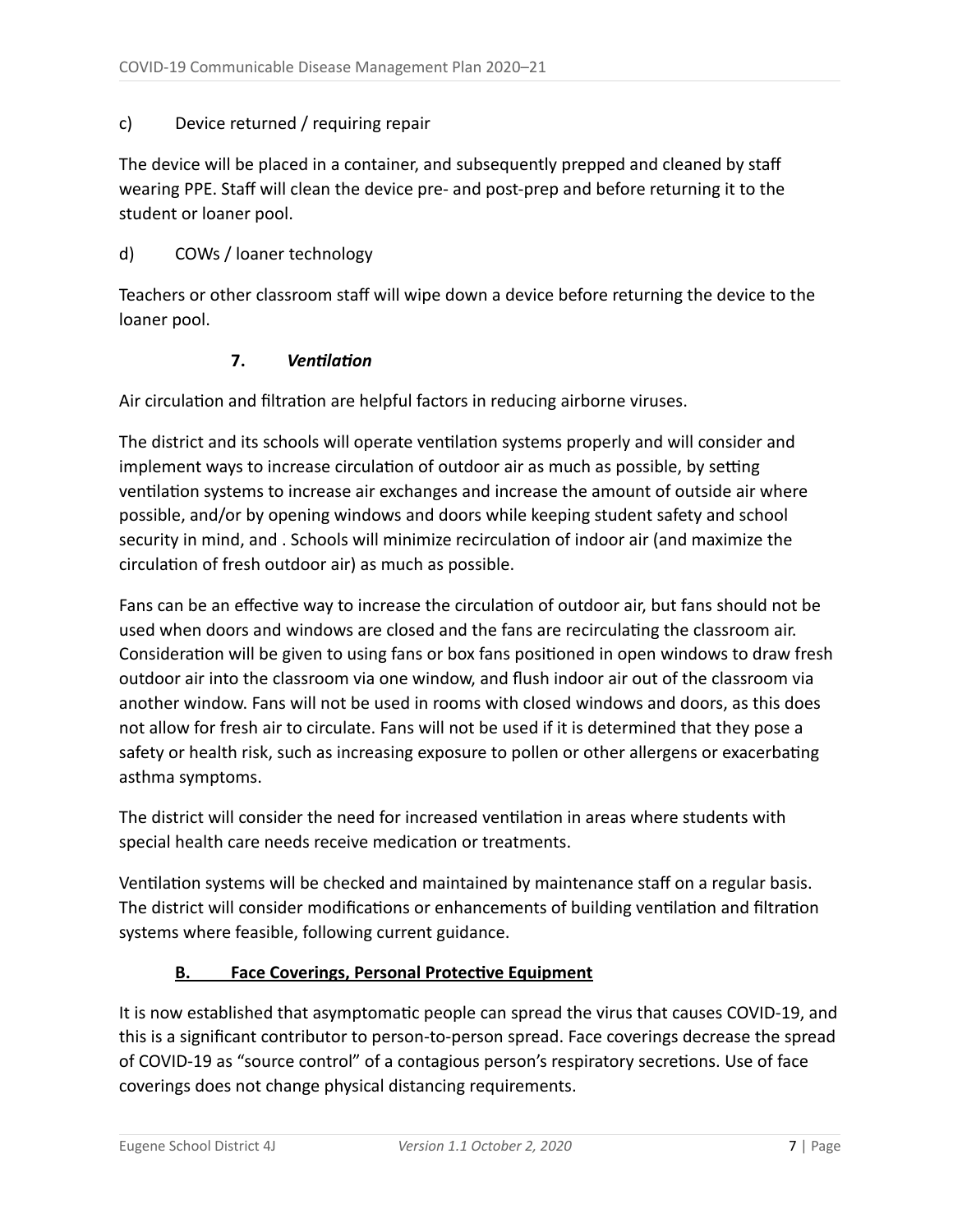## *1. Staff*

- a) Face coverings or other CDC-approved alternatives are required for all staff and must be worn when in common areas, when moving about the building, when interacting with students or the public, and in other circumstances when they may not be able to maintain 6 feet of distance from other people. Staff may remove face coverings while working alone in private offices, or when meeting with others when stationary and 6 feet of distance may be maintained.
- b) Clear plastic masks may be preferred in some instances because they enable students to see whole faces. This avoids potential barriers to phonological instruction and reinforces social emotional cues. Staff who may prefer clear masks may include:

• Speech language pathologists, SLP assistants, or other adults providing articulation therapy

- Front office staff
- K–1 classroom teachers
- c) Medical-grade face masks are required to be available when appropriate for:
	- School nurses
	- Licensed Practical Nurses
	- Athletic trainers
	- •Health assistants

• Other personnel assigned to provide direct close contact and care (within 6 feet) of students or staff displaying symptoms

- d) ADA accommodations: A staff member requiring accommodation for the face covering requirement should contact the district's ADA coordinator at hr\_ada@4j.lane.edu.
- e) The district will provide one cloth face covering to an employee upon request to the employee's supervisor. Employees are otherwise expected to provide their own workplace appropriate cloth face coverings. The district will supply disposable face coverings for use by essential visitors and for employees who have left their face covering at home. Employees are encouraged to use a cleanly washed face covering each day. Some staff may be required to wear clear plastic face covering, or due to disability, may be unable to wear a cloth face covering; if required for either of these reasons, the district will provide the employee with one upon an employee's request.
- f) Clear plastic barriers may be used as an additional measure in some limited circumstances. Examples of where barriers could be used include the library check-out station, cafeteria check-out, or front office.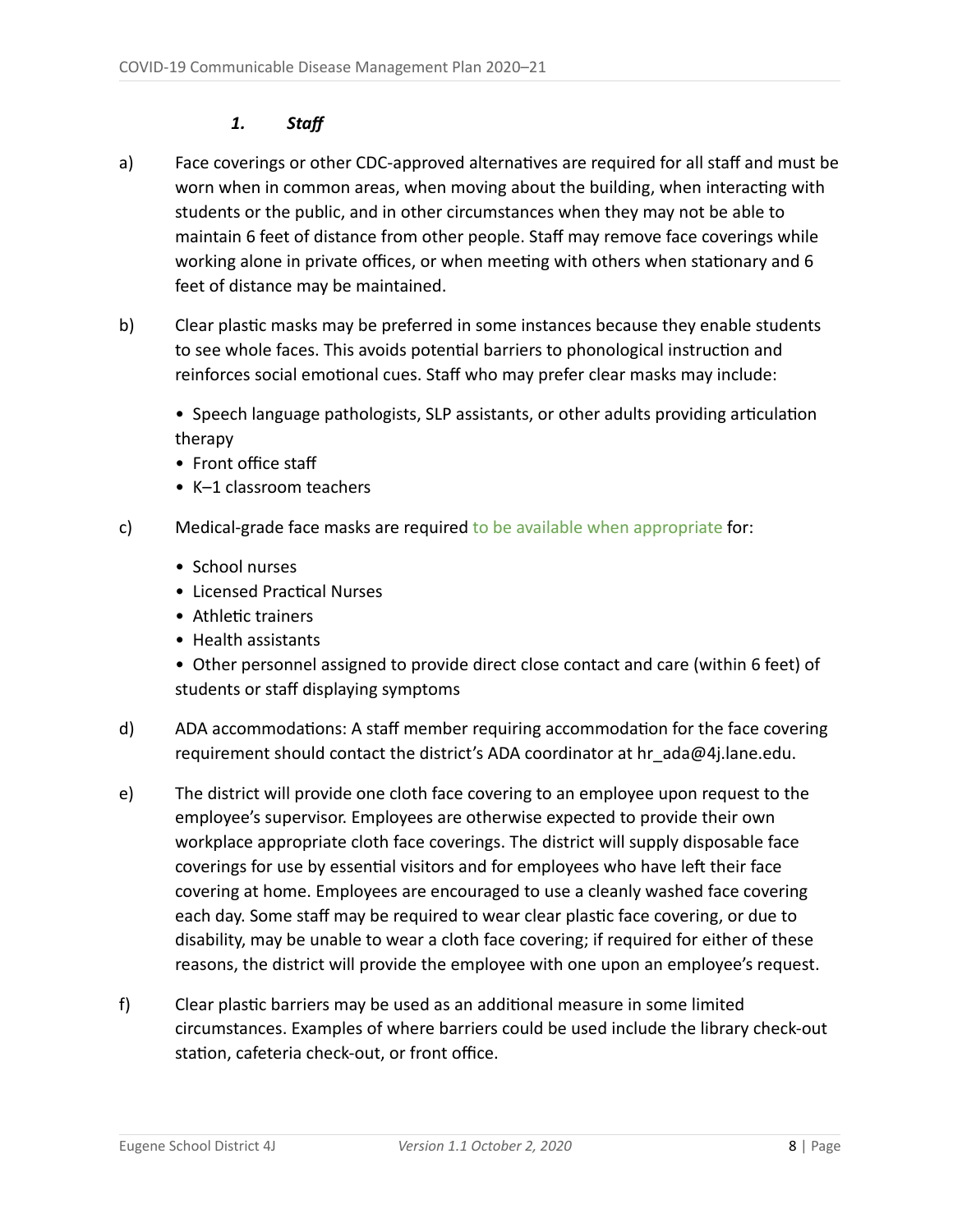- g) Early childhood and childcare staff who engage in health and safety checks are required to wear a clean, outer layer of clothing (e.g., a larger size, long sleeve button-down shirt, a smock, an apron or scrubs) during the daily health checks. Adults interacting with multiple, stable groups in such programs, such as early interventionists and other itinerant or rotating staff, will wear a clean, outer layer of clothing when moving to a new group. Adults feeding infants must tie back long hair and wear a clean outer layer of clothing (e.g., a larger size, long sleeve button-down shirt or a long-sleeved smock, or a sheet, scrubs, blanket, etc.). Early childhood and childcare staff providing direct contact care and monitoring of children or other staff displaying COVID-19 symptoms, prior to their exclusion from the childcare setting, shall maintain 6six feet of physical distancing and wear a medical grade face covering.
- h) All staff and students are required to change clothing after being soiled by bodily fluids.

#### *2. Students*

- a) Face coverings are required for all students in grades kindergarten and up and recommended for pre-kindergarten children age 2 and up.
- b) Students must wear face coverings at all times when at school, on school-provided transportation, or participating in school activities.
- c) Student athletes participating in indoor athletic activities are required to wear face coverings at all times.
- d) Student athletes participating in outdoor athletic activities are required to wear face coverings when not able to maintain 6 feet of physical distancing.
- e) Students who do not wish to wear a face covering during on-site instruction may elect all-online instruction. Additional provisions apply to students protected under ADA and IDEA.
- f) If a student removes a face covering, or demonstrates a need to remove the face covering for a short period of time, the school/team must:
	- Provide space away from peers while the face covering is removed. In the classroom setting, an example could be in a designated chair where a student can sit and take a 15 minute "sensory break." Students should not be left alone or unsupervised, and the designated area or location should be appropriately distanced from other students and of a material that is easily wiped down for disinfection after each use.
	- $\bullet$  Provide additional instructional supports to effectively wear a face covering
	- Provide students adequate support to re-engage in safely wearing a face covering
	- Students cannot be discriminated against or disciplined for an inability to safely wear a face covering during the school day.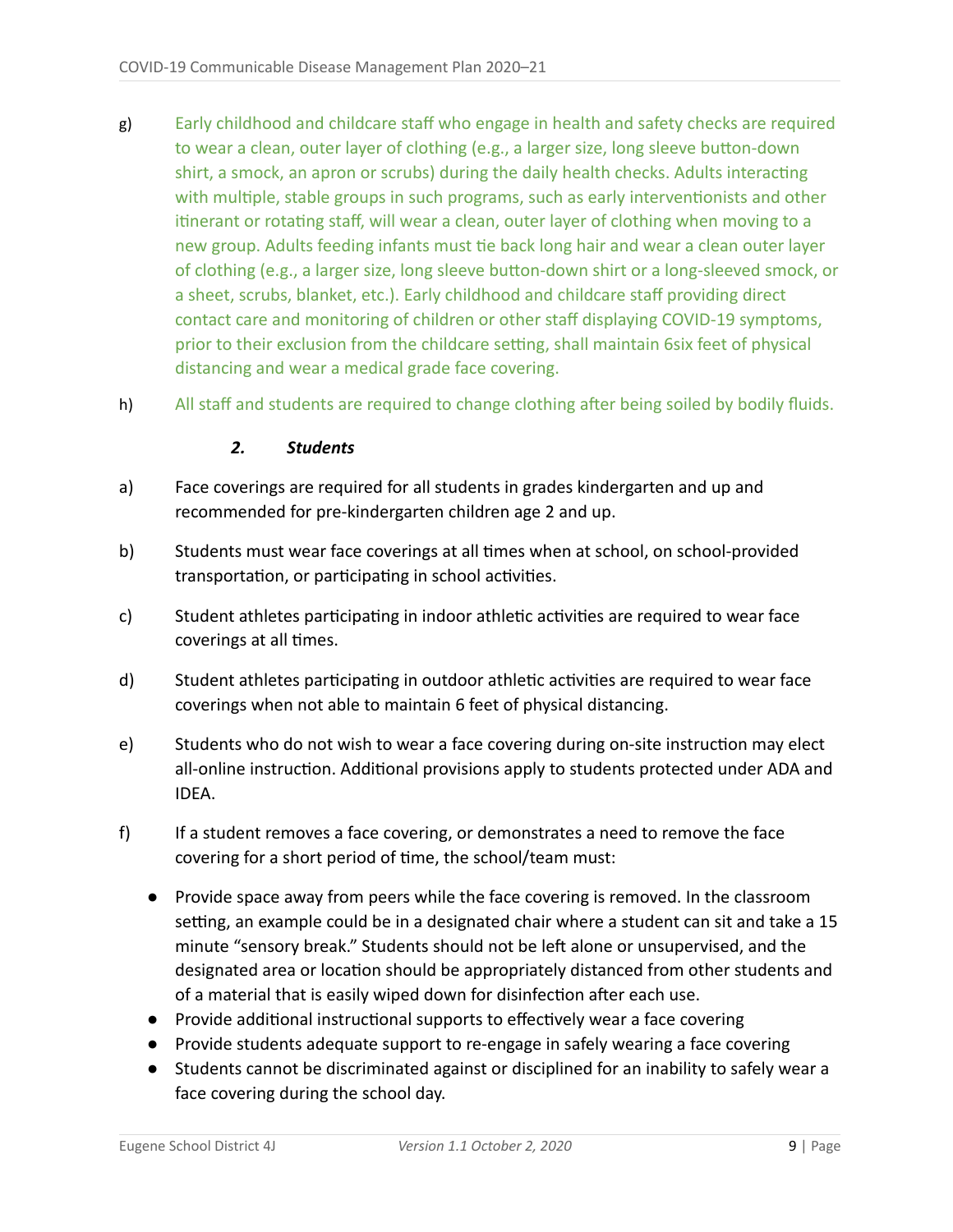#### *3. Students with disabilies*

#### a) Students needing accommodations for face coverings

If any student requires an accommodation to meet the requirement for face coverings, districts and schools should work to limit the student's proximity to students and staff to the extent possible to minimize the possibility of exposure. Appropriate accommodations could include:

- Offering different types of face coverings or CDC-approved alternatives that may meet the needs of the student
- Spaces away from peers while the face covering is removed; students should not be left alone or unsupervised
- $\bullet$  Short periods of the educational day that do not include wearing the face covering, while following the other health strategies to reduce the spread of disease
- Additional instructional supports to effectively wear a face covering
- b) Students with medical conditions
	- The district may not deny access to on-site instruction for students with existing medical conditions, doctor's orders to not wear face coverings, or other health-related concerns.
- c) IEP and 504 compliance
	- If students eligible for or receiving services under a 504 Plan or IEP cannot wear a face covering due to the nature of their disability, the school must review the IEP or 504 plan and take the additional steps outlined in ODE Guidelines *Ready Schools Safe Learners* Section 1h.
	- Staff must consider child find implications for students who are not currently eligible for or receiving services under 504 or IDEA who demonstrate an ongoing inability to consistently wear a face covering as required. Ongoing inability to meet this requirement may be evidence of the need for an evaluation to determine eligibility for support under IDEA or Section 504. Teachers should alert the school psychologist and school administrator in such cases.

#### **C. Contact Tracing**

Staff will maintain contact tracing logs of all visitors, students, employees, contractors and others, entering a facility at any time, or engaged in 4J sponsored activities on district premises. The records will be maintained for a minimum of two months in a secure and confidential location. The Health Services Administrator will promptly submit all tracking information and forms to and by Lane County Public Health. The district will follow the lead of Lane County Public Health in contact tracing.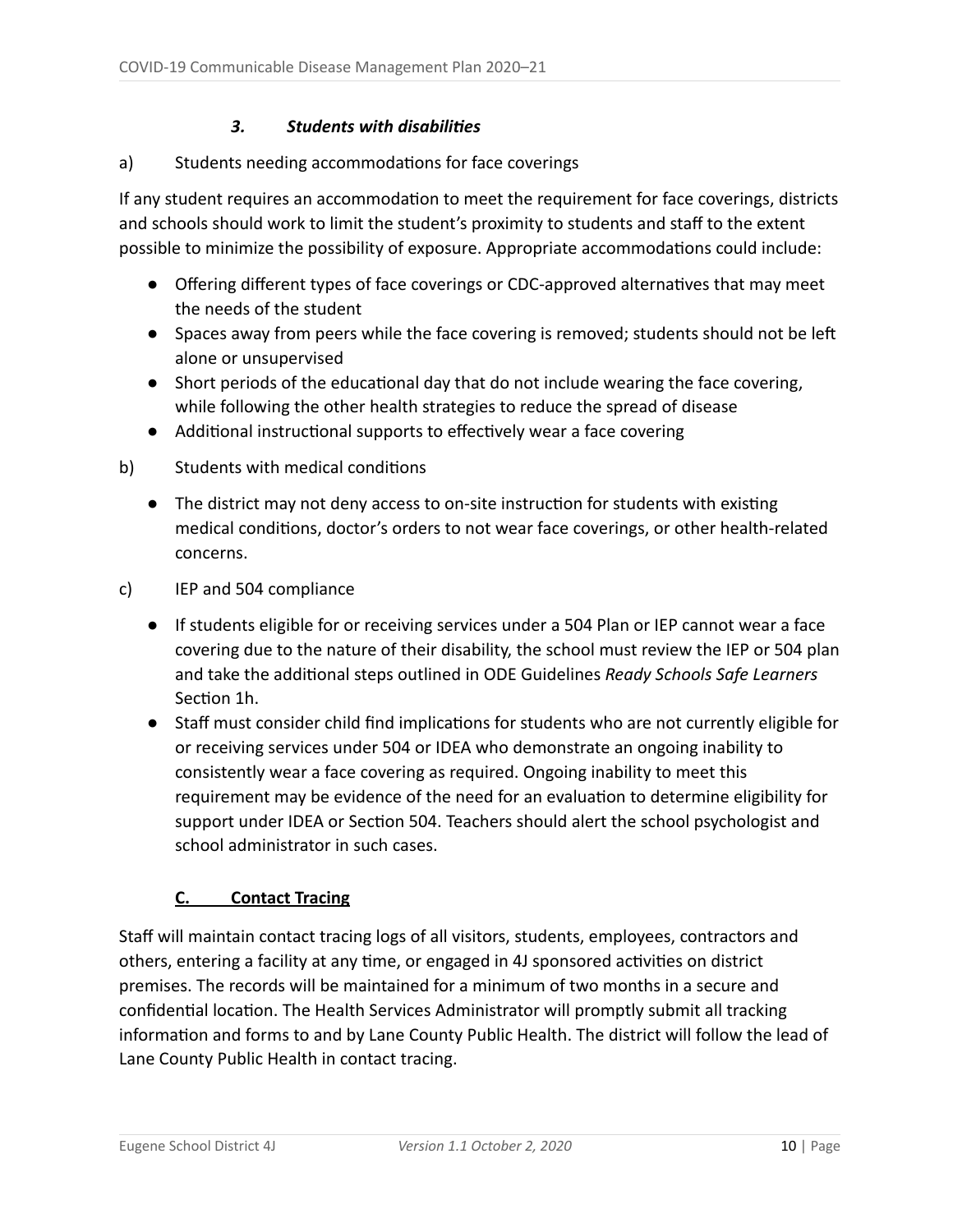#### **D. Entry, Screening, Dismissal, Contact Tracing Logs**

#### *1. Staff*

- a) Employees are expected to conduct a self-check of health and potential exposure before entering sites, and to answer the following questions on a sign-in sheet:
	- Have you had close contact with, or do you live with anyone currently ill and diagnosed with COVID-19?
	- Are you currently sick or are you experiencing any COVID-19 related symptoms? (see chart from OHA)
	- Do you have a fever?

If the answer is "yes" to any of the above questions, the employee is to stay home or go home.

- b) Employees are expected to ask the following self-check questions if returning to work after being ill or symptomatic:
	- Are you well enough to work?
	- Have you been fever free for 72 hours without the use of fever-reducing medications?

If the answer is "no" to either of these questions, the employee is to stay home or go home.

- Have you had a cough (persistent cough that is not yet diagnosed and cleared by a licensed healthcare provider), or shortness of breath (not explained by a situation such as exercise) in the last 72 hours?
- Have you had diarrhea or vomiting within the last 48 hours?

If the answer is "yes" to either of these questions, the employee is to remain home and not come to work/school.

- c) Itinerant staff and all district staff who move between buildings (including but not limited to maintenance, facilities, delivery, nutrition and administrative staff) will keep a log or calendar with a running two-month history of their time in each school building which will include the following:
	- Which building they were at
	- When they were at the building
	- Where they went within the building
	- Which students, staff or cohorts they interacted with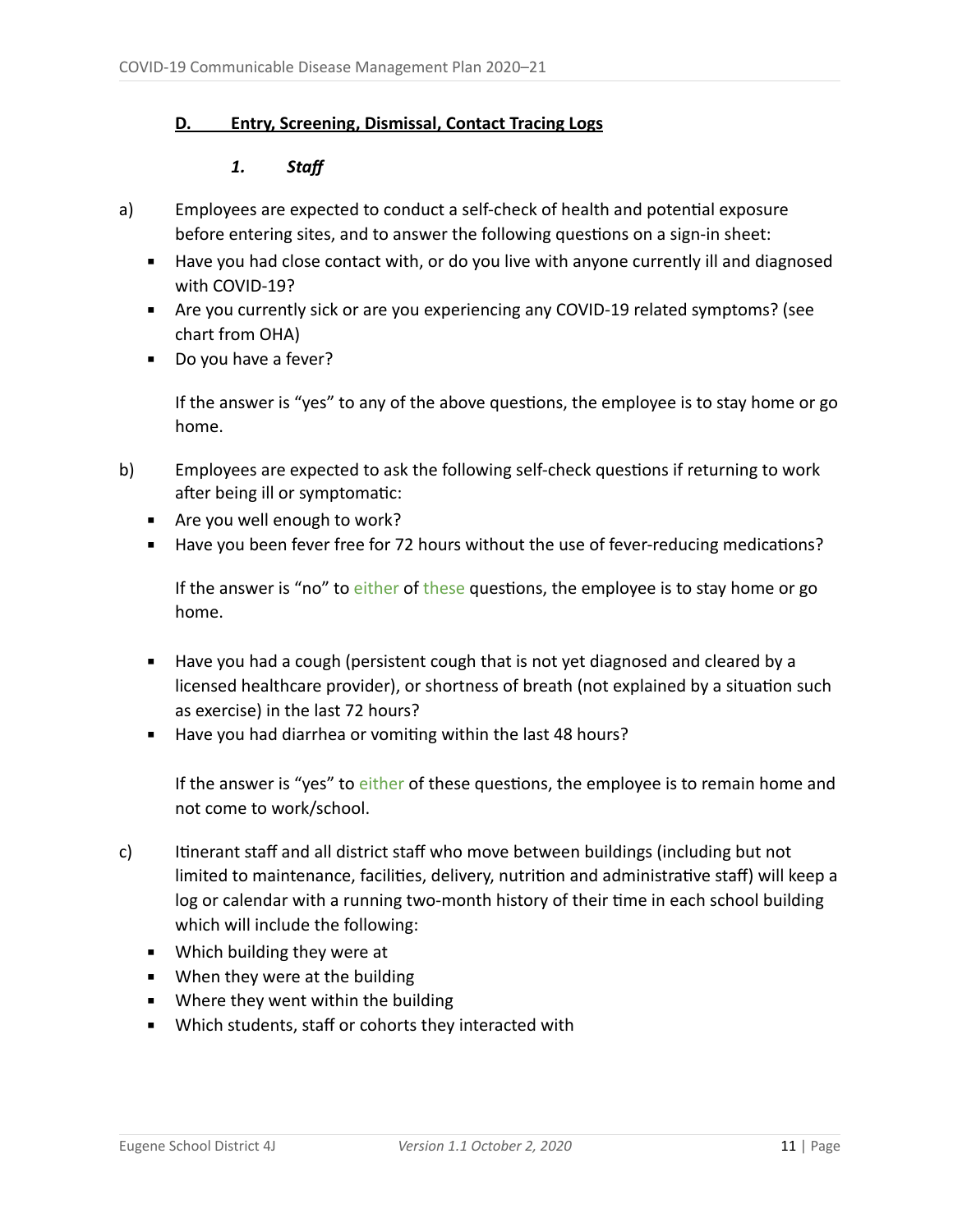#### *2. Students*

- a) Students shall be directed to stay home if they, or anyone in their home or living spaces, has COVID-19 symptoms, or other signs of infectious diseases.
	- Primary symptoms of concern: cough, fever or chills, shortness of breath, or difficulty breathing.
	- Note that muscle pain, headache, sore throat, new loss of taste or smell, diarrhea, nausea, vomiting, nasal congestion, and runny nose are also symptoms often associated with COVID-19. More information about COVID-19 symptoms is available from the CDC.
	- Students also should be excluded from school for signs of other infectious diseases, per existing school policy and protocols. See pages 9–12 of OHA/ODE Communicable Disease Guidance.
- b) Students and/or cohorts of students will be assigned to an entrance, and staff will be assigned to entrance(s) to conduct visual screenings of students.
- c) Students will be visually screened upon entry to bus or school facilities every day. Once inside the facility, they will be asked a series of screening questions, generally by the classroom teacher. If a student responds "yes," Additional screening may be necessary should a student indicate they are not feeling well or have been around symptomatic close contacts .
	- Anyone displaying or reporting the primary symptoms of concern (see primary symptoms list above) must be isolated and sent home as soon as possible.
	- If they do not undergo COVID-19 testing, the person should remain at home for 10 days and until 24 hours after fever is gone, without use of fever-reducing medicine, and other symptoms are improving.

#### *3. Known exposures*

According to the CDC, a known exposure is defined as someone who was within 6 feet of an infected person for at least 15 minutes starting from 2 days before illness onset (or, for asymptomatic patients, 2 days prior to specimen collection) until the time the patient is isolated.

The district will follow the advice of Lane County Public Health on restricting any students or staff known to have been exposed to COVID-19 within the preceding 14 calendar days. The district will use the Planning for COVID-19 Scenarios in Schools document when considering our response to known exposures and staff and students who become ill. Employees other than the designated point of contact with LCPH shall direct questions as follows:

• Staff with questions about employee exposures shall direct questions to their administrator. Administrators with questions shall contact Human Resources Administrator Dawn Strong.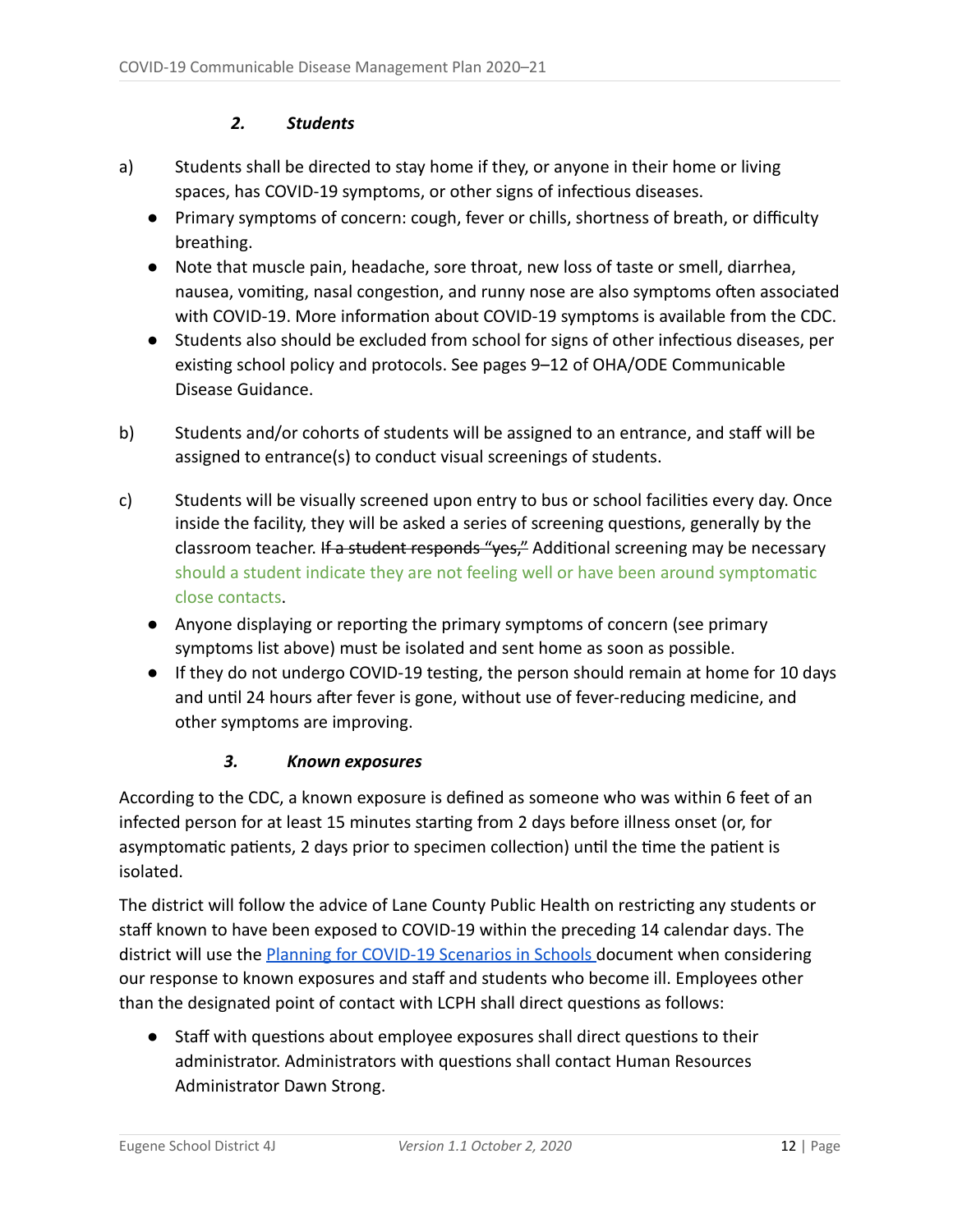$\bullet$  Staff with questions about restricting students shall direct questions to their administrator. Administrators with questions about the exclusion of students shall direct questions to Health Services Administrator Joyce Smith-Johnson.

#### *4. Baseline / chronic coughs*

Staff or students with a chronic or baseline cough that has worsened or is not well-controlled with medication should be excluded from school. Do not exclude staff or students who have other symptoms that are chronic or baseline symptoms (e.g., asthma, allergies, etc.). Parents will document a student's pre-existing chronic condition in the student health history form.

#### *5. Hand hygiene upon entry*

Students and staff are expected, upon entry to school or worksite, to wash their hands with soap and water for 20 seconds or use an alcohol-based hand sanitizer with 60–95% alcohol.

Hand sanitizer dispensers will be placed near all entry doors and other high-traffic areas.

#### *6. Other requirements for arrival and dismissal*

- a) Staff shall maintain, and shall ensure students maintain, physical distancing during arrival and dismissal. Scheduling adjustments may be necessary to accommodate this requirement. For example, schools will work with Transportation so that buses arrive a few minutes apart.
- b) During periods of Comprehensive Distance Learning all sites will utilize a limited number of entry points to facilitate contact tracing.
- c) All students, staff and others entering the building will sign in and sign out to help facilitate contact tracing. Sufficient pens will be provided to eliminate sharing pens.
- d) Caregiver drop-off and pick-up will take place outside the building. Schools will establish and clearly communicate procedures for keeping drop-off and pick-up as brief as possible and maintaining physical distancing.

#### *7. Student and cohort tracing logs*

Cohort contact tracing logs will be at each entry and exit point. The tracing logs will contain the student's name, drop off and pick-up time, which will later be linked to parent/guardian name and emergency contact information, and student ID numbers. All staff names and phone numbers who interact with a stable cohort or individual student will be included in cohort tracing logs. Where possible, a scanning or roster system will be implemented.

If a student is part of a stable cohort, then a daily log may be maintained for the cohort. If a student is not part of a stable cohort, then an individual student log must be maintained.

At the beginning of each day, the previous day's contact logs will be moved to a central location where they will be securely stored for a minimum of two months. The storage location will be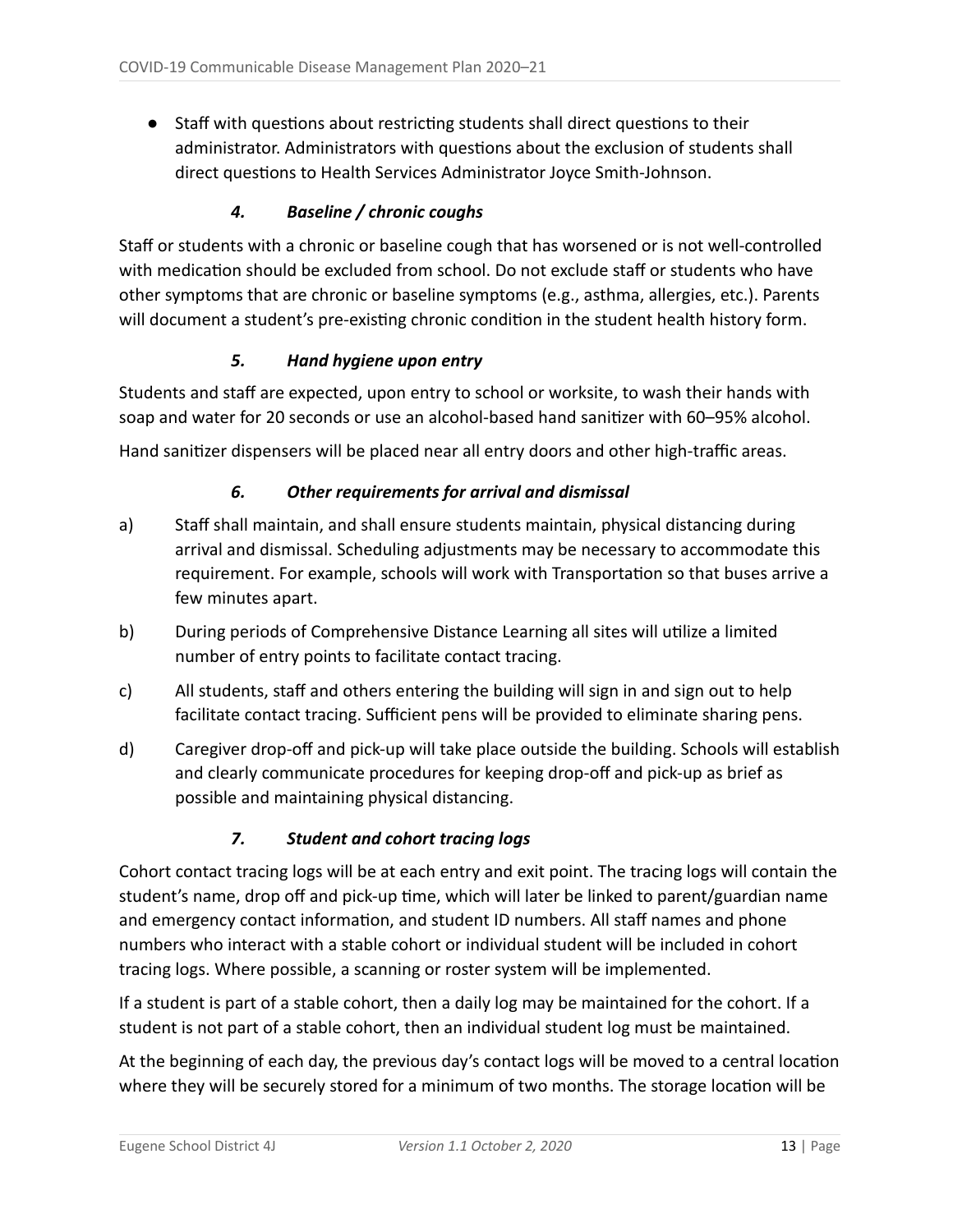communicated to the Human Resources Administrator (Dawn Strong) and the Health Services Administrator (Joyce Smith-Johnson). No original contact logs may leave the building or facility.

#### *8. Daily health screening in early childhood and childcare programs*

- a) In early childhood and childcare programs, designated staff will be required to take the temperature of all entering children and other individuals coming into contact with a stable group. If they have a temperature of 100.4° Fahrenheit or over, they must be excluded. Staff may self-screen and attest to their temperature on a daily basis.
- b) In early childhood and childcare programs, staff will ask all entering adults and children (or, if the child is not able to reliably answer, ask the adults who are dropping off the child) the following:
	- $\bullet$  (1) Has the adult or child been exposed to a person with a positive case of COVID-19 in the past 14 days?
	- $\bullet$  (2) Has the adult or child been exposed to a person with a presumptive case of COVID-19 in the past 14 days?
		- $\circ$  A "presumptive" case means the person was exposed to someone with COVID-19 and the presumptive adult or child showed symptoms in the past 10 days.
	- $\bullet$  If they answer yes to either question 1 or 2, the child or adult must quarantine for 14 days.
		- $\circ$  The 14-day quarantine starts on the day that child or adult last had contact with the COVID-19 case.
		- The 14-day quarantine cannot be shortened by getting a negative COVID-19 test, or by getting a note from a medical professional.
	- (3) Is the adult or child experiencing unusual cough, shortness of breath, or fever?
		- "Unusual cough" means something not normal for this person (e.g., allergies, asthma). If yes to question 3, that person must be excluded from the program for 10 days, and 24 hours symptom-free.
	- $\bullet$  If they answer yes to question 3:
		- Anyone with a fever of 100.4° Fahrenheit is excluded.
		- With regard to cough and shortness of breath only, if the person has been checked by a medical professional and is cleared, they can remain in or return to the program following the documented direction of the medical professional.
		- $\circ$  See additional information on exclusion and return to care under direction of a medical professional in the section "Responding to Possible and Confirmed Cases of COVID-19."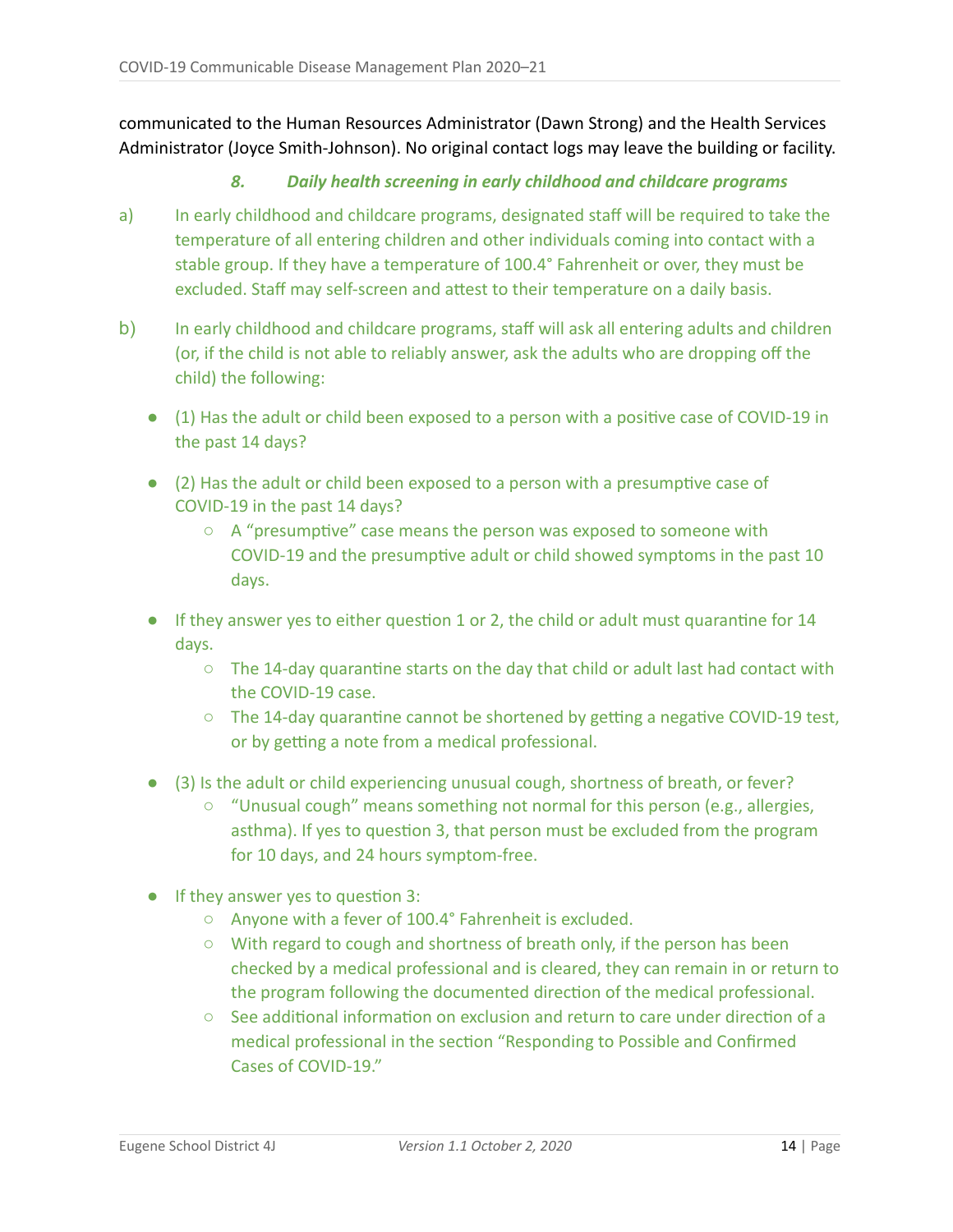#### **E. Physical Distancing and Personal Hygiene**

#### *1. Employees, visitors and volunteers must:*

- a) Wash hands with soap and water for 20 seconds or use an alcohol-based hand sanitizer with 60–95% alcohol on entry to school or work site every day
- b) Maintain a distance of at least 6 feet from others, unless job requirements necessitate closer physical proximity
- c) Use appropriate PPE if a distance of 6 feet from others is not possible
- d) Support respiratory etiquette and hand hygiene for students, employees, vendors, volunteers, and worksite visitors
- e) Clean hands frequently, and avoid touching eyes, nose, or mouth with gloves or unwashed hands. Key times to clean hands include:
	- After blowing one's nose, coughing, or sneezing
	- After using the restroom
	- After assisting others with toileting or using the restroom
	- Before and after eating, preparing food, or bottle preparation
	- Before and after diapering
	- After coming in from outside
	- Upon entering or leaving childcare or early childhood facilies
- f) Staff who interact with multiple stable cohorts must wash/sanitize their hands between interactions with different stable cohorts.
- g) Staff must maintain physical distancing during all staff meetings, professional development activities, and conferences. Schools may consider virtual meetings or a combined in-person and virtual meeting.

#### *2. Students are expected to:*

- a) Maintain a distance of at least 6 feet from others, unless activity requirements necessitate closer physical proximity
- b) Use respiratory etiquette and hand hygiene. Respiratory etiquette means covering coughs and sneezes with an elbow or tissue. Tissues should be disposed of in a garbage can, then hands washed or sanitized.
	- *3. Schools will:*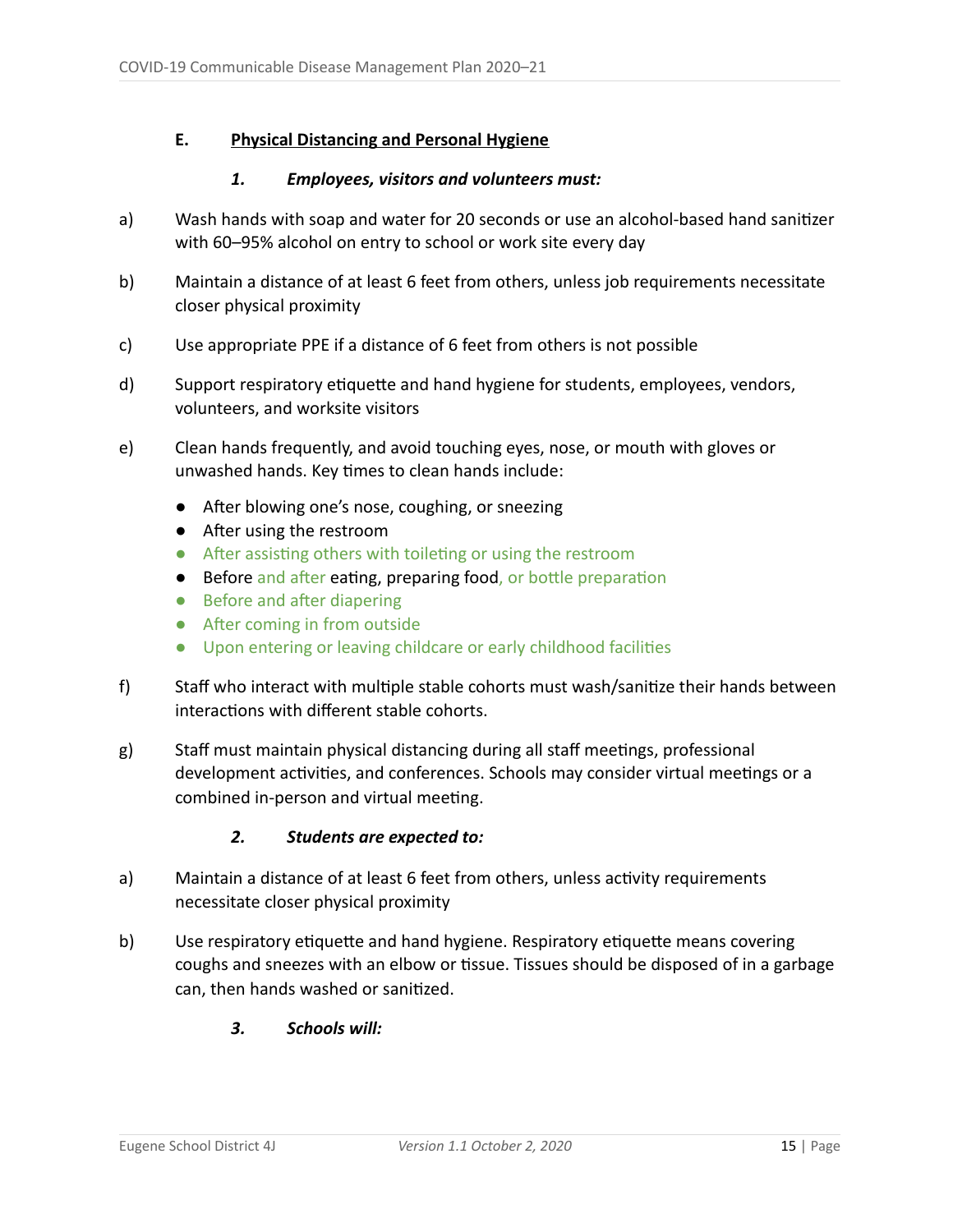- a) Establish a minimum of 35 square feet per person when determining room capacity, calculating only usable classroom space, understanding that desks and room setup will require use of all space in the calculation. This also applies for professional development and staff gatherings.
- b) Support physical distancing in all daily activities and instruction, maintaining at least 6 feet between individuals to the maximum extent possible. For example, desks will be rearranged to at least 6 feet apart. Students should be assigned a single seat to use consistently throughout the day and every day.
- c) Minimize time standing in lines and take steps to ensure that 6 feet of distance between students is maintained, including marking spacing on floor, one-way traffic flow in constrained spaces, etc.
- d) Modify or stagger schedules to limit the number of students in spaces or arriving at the same time to avoid crowding or gathering  $-$  for example, recess schedules.
- e) Limit transitions to the extent possible during the student day, and create hallway procedures to promote physical distancing and to minimize gatherings.
- f) Plan for students who will need additional support in learning how to maintain physical distancing requirements. Reinforce physical distancing expectations through positive behavior support and instruction; refrain from punitive discipline.
- g) Cancel, modify, or postpone field trips, assemblies, athletic events, practices, special performances, schoolwide parent meetings and other large gatherings to meet requirements for physical distancing.
- h) Advise and encourage all people on campus to wash their hands frequently.
- i) Expect and teach students to avoid sharing community supplies, and to segregate items that have been used from clean items. [SECTION MOVED]
- i) Use signage and regular reminders to encourage students and staff to adhere to requirements for hand hygiene and respiratory etiquette.
- j) Provide the district-established instruction minutes to students by level.

#### *4. Schools are encouraged to:*

- a) Consider using outdoor spaces and common spaces.
- b) Consider ways to reduce mixing among cohorts of students.
- c) Design daily activities that support physical distancing.

#### *5. Sharing of materials:*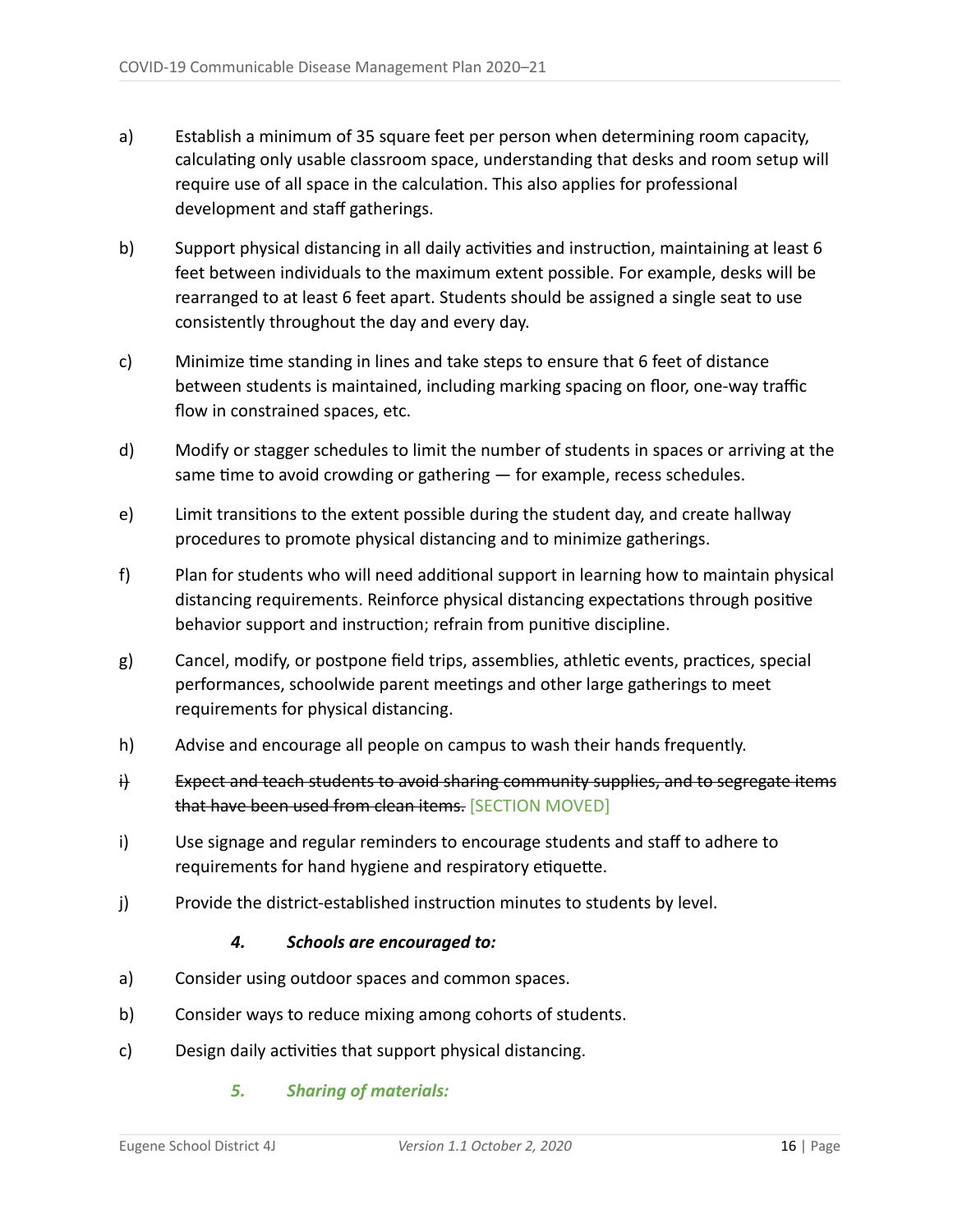Schools and childcare and early childhood programs will:

- a) Establish and communicate expectations to staff, students and families to limit and store personal property brought to school. Students' personal property should be labeled prior to entering school. Students shall be instructed to not share their personal property with others in order to limit the spread of disease.
- b) Expect and teach students to avoid sharing community supplies, and to segregate items that have been used from clean items.
- c) Limit sharing materials and toys between children during activities.
- d) If sharing occurs, ensure students wash their hands with soap and water or use hand sanitizer at the end of the activity and before starting a new activity.
- e) Discontinue the use of classroom areas or materials where children must interact with common materials while engaging, such as shared sand and water tables, or outdoor sandboxes.
- f) For students in childcare and early childhood programs, maintain at least 36 inches between mats, beds, or cots and sleep head-to-toe (children are arranged so that the head of a person in one bed is at the opposite end of the head of the person in the next bed) during naptime and overnight care.

#### **F. Physical Distancing Manager and Site Coordinators**

Physical or spatial distancing is the intentional physical distance placed between individuals to limit the likelihood of respiratory droplets reaching other individuals. As schools reopen, spatial measures must be taken to ensure physical distance between individuals. Generally speaking, this is 6 feet between individuals since respiratory droplets often spread between 3 and 6 feet (CDC, 2020).

As required by ODE guidelines, the superintendent has appointed a district physical distancing manager (PDM). The PDM is responsible to establish, implement, and enforce physical distancing policies, consistent with guidelines from Oregon Department of Education and Oregon Health Authority.

Each site has a physical distancing site coordinator (PDSC) who will work with the PDM to establish building and/or department practices for physical distancing. The site's PDSC is also responsible for serving as a resource to employees with concerns about health and safety protocols, and where indicated, to investigate and follow up on those concerns. The PDSCs for each site are as follows:

● Elementary Schools, Fox Hollow and ECCO – School Principal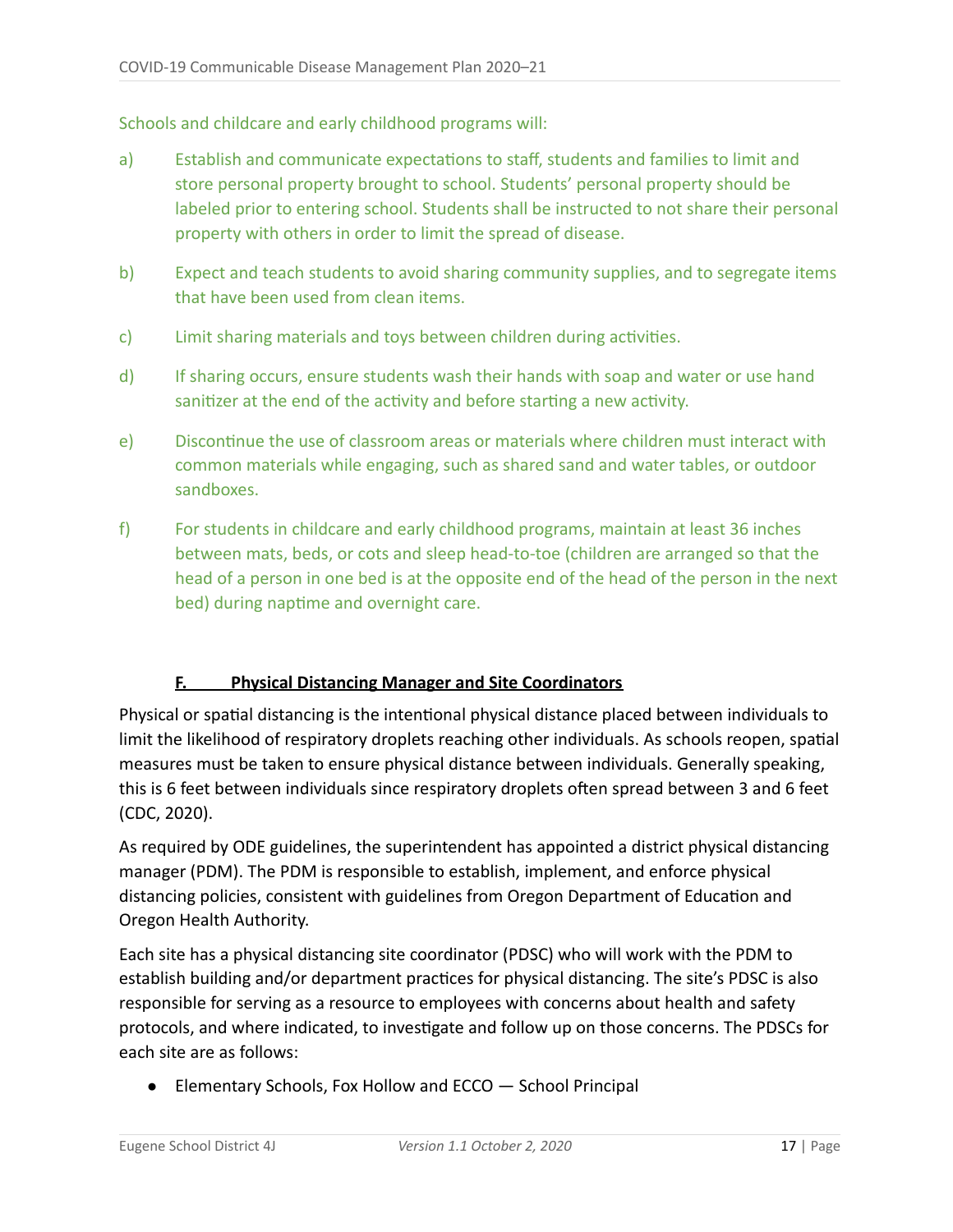- Middle Schools Assistant Principal
- $\bullet$  High Schools  $-$  Assistant Principal to be appointed by school principal
- $\bullet$  Education Center  $-$  Karen Hardin
- $\bullet$  Transportation  $-$  Nathan Misner
- Facilities Dexter Rummel
- $\bullet$  Athletics High School Athletic Directors
- Connections Site Coordinator for Churchill High School
- Community Living Programs Site Coordinator for Sheldon High School
- $\bullet$  Eugene Online Academy, GED and Reconnections  $-$  Paula Nolan
- Bailey Hill Brenda Brainard
- ECCO Childcare Paula Nolan, Jill Johnson

## **G.** Cohorting Students

A key strategy in reducing the spread of disease is establishing stable cohort groups in schools. A cohort is a consistent group of students that stays together for the duration of the school day or part of the day.

Schools will establish stable cohorts to the extent feasible, limit cohort sizes and the number of cohorts each student is in, to allow for efficient contact tracing and minimize risk for exposure. The smaller the cohort, the less risk of spreading disease. As cohort groups increase in size, the risk of spreading disease increases.

#### 1. Limitations on cohorting during CDL for limited in-person instruction

When providing limited in-person instruction (during CDL), cohort groups may have no more than 10 students at a given time, and students cannot be part of more than two cohorts (including transportation) in any given week. A staff member may not interact with more than three cohorts in a given day and five in a week. A student or student cohort of any size may not spend more than two continuous hours in a school building on a given day. The absolute number of students who can come to a school building is limited to 250 per week, and may be further limited if childcare is offered at the facility.

#### 2. Limitations on cohorting during hybrid instruction

When schools reopen for on-site instruction in a hybrid model, students will attend school on-site in alternating weeks. Each student's total combined cohort over the course of the week will be no more than 100 students and staff. Students may be part of a single cohort, or part of multiple cohorts, so long as the combined cohort does not exceed a total of 100 people within the educational week. Lunch and recess cohorts will be counted toward the maximum limit of 100 individuals in the combined cohort. Transportation and extracurricular activities should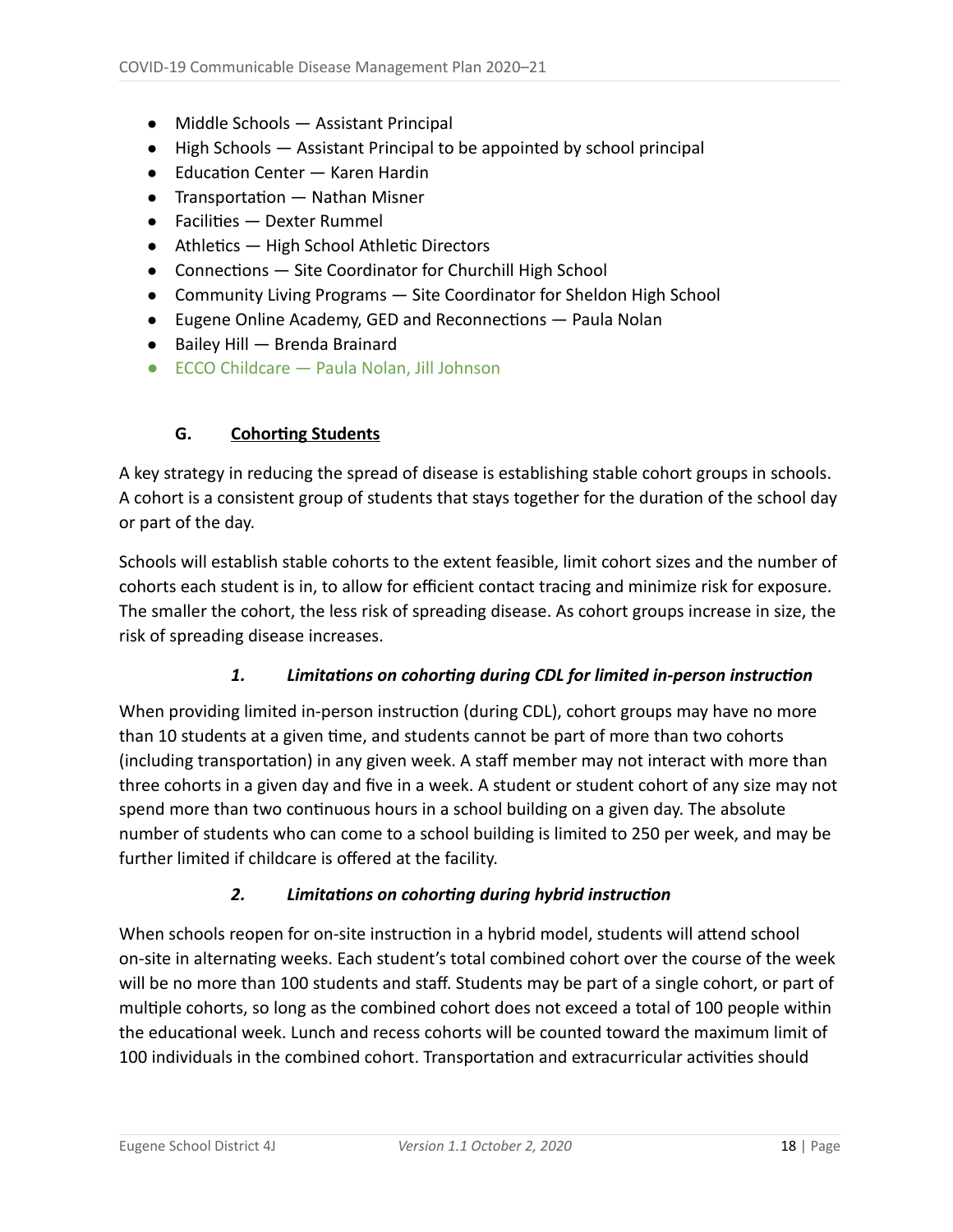establish their own stable cohorts to the extent feasible; these do not count toward the 100 person limit.

Cohorts must be designed such that all students (including those with 504 and IEP plans) maintain access to general education, grade level learning standards, and peers as appropriate. A cohort within a classroom should be no larger than can be accommodated by the space available to provide 35 square feet per person, including staff.

- *Elementary school* student cohorts will be established with half of each grade level attending school on-site in alternating weeks. Elementary student cohorts will be organized by classrooms within one or two grade-level bands. No more than 16 people will be in a classroom at one time based on the square footage of the space. Grade level cohorts will have specific restrooms assigned for their use. Students will eat meals in their classrooms. Students will participate in recess breaks with the same cohort.
- *Middle school* student cohorts will be established with half of each grade level attending school on-site in alternating weeks. Middle school students will be cohorted in core content groups by grade level for the majority of the day, meaning that students will be in the same cohort of students in English language arts, math, science and social studies. Some students may participate in advanced math or other interventions or supports with a different cohort. Students will participate in grade level electives with an additional cohort that may overlap with the core content cohort. Grade level cohorts will have specific restrooms assigned for their use. Meals will be delivered to classrooms and consumed in the cohort or delivered at the end of the day in a grab-and-go format.
- *High school* student cohorts will be established with half of the school's students attending school on-site in alternating weeks. Students will be cohorted and assigned to classes in such a way that each student's total combined cohort over the course of the week will be no more than 100 students and staff. Where feasible, cohorts will be assigned to areas of the school where classes will be held and restrooms assigned. Grab-and-go meals will be available for students at the end of the instructional day.

#### *3. Generally applicable rules for cohorts*

- a) Where feasible, schools will establish designated bathrooms for stable cohorts. Frequent cleaning of student and staff bathrooms will occur throughout the day.
- b) Schools will minimize interaction between students in different stable cohorts (e.g., access to restrooms, activities, common areas). Schools will continue to provide access to all-gender/ single-occupant restrooms.
- c) Cleaning and wiping surfaces (e.g., desks, door handles, etc.) must be maintained between multiple student uses, even in the same cohort.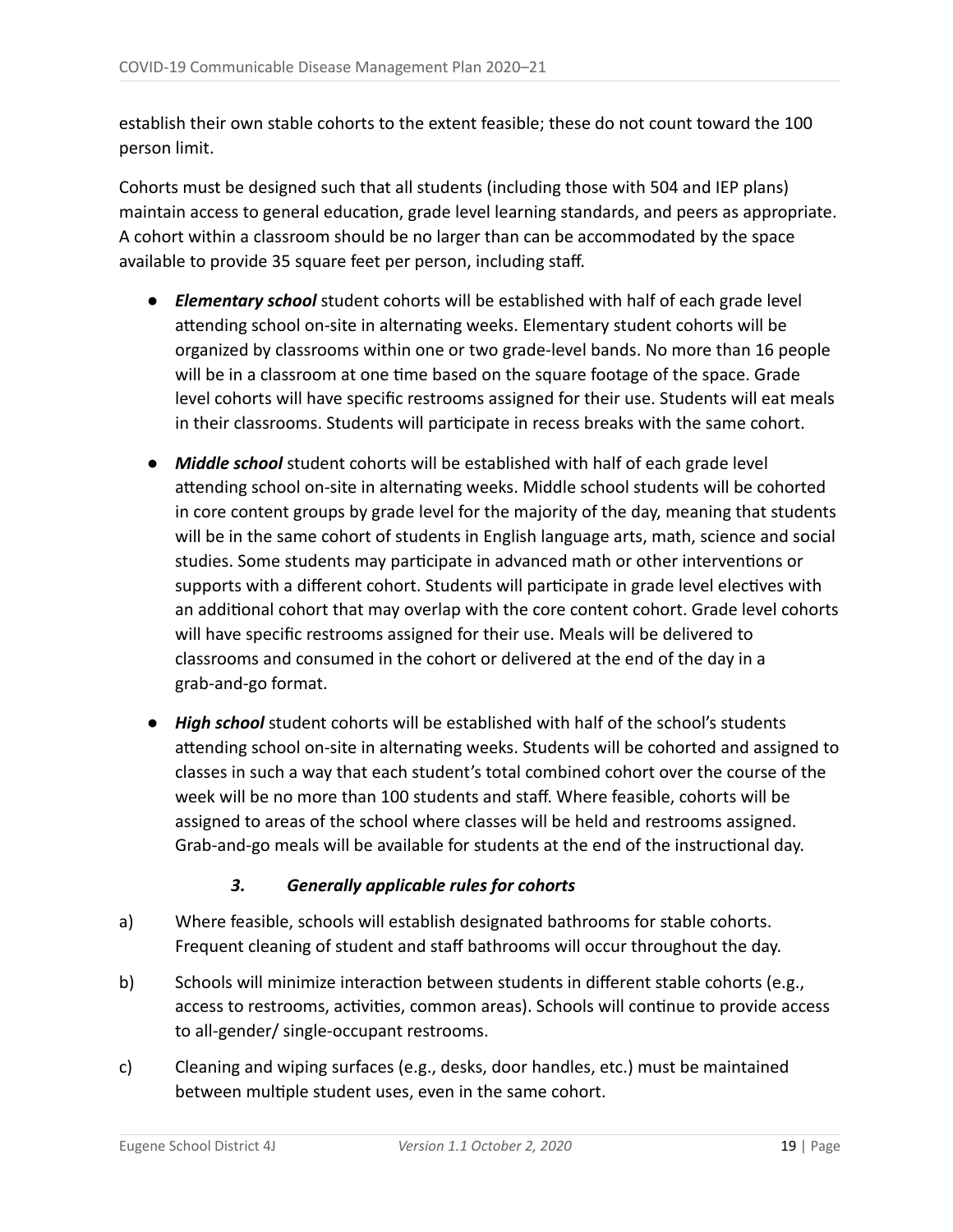- d) Staff who interact with multiple stable cohorts must wash/sanitize their hands between interactions with different stable cohorts.
- e) Using available district resources, each school will implement a system for daily logs to ensure contract tracing among the cohort. See additional information about student/ cohort logs in Sections III-C and III-I of this document.

#### **4.** Cohorting in on-site community-based childcare programs  $\&$  cohorting

To the extent practicable, community-based programs operating in school facilities must apply the same cohorting structures as would be applied by the school during the school day in accordance with the model (CDL or Hybrid) then in effect.

The goal of effective cohorting is to limit disruption to quality learning experiences, while maximizing safety and efficiency in contact tracing. All district and community-based childcare or early learning programs will follow all applicable cohorting and safety regulations.

Community-based childcare programs will follow the cohorting guidelines established by the Early Learning Division of the Oregon Department of Education as part of their Health and Safety Guidelines for Child Care and Early Education Operating in COVID-19. On-site, community-based programs will provide copies of the contact-tracing logs upon request to the district Health Services Administrator. Other limitations apply.

#### **H. Visitors and Volunteers**

At this time all volunteers are restricted from school buildings during the school day. Non-essential visitors are also restricted from school buildings. Examples of essential visitors include DHS child protective services and law enforcement. Examples of non-essential visitors include parents (note exception for preschool or early childhood programs) and classroom volunteers.

#### *1. Entry of visitors*

In the event of a situation requiring a visitor's presence in an indoor public space for more than a minute (as for delivery of a single package to the front office), the visitor must:

- Be visually screened for symptoms upon entry
- Sign the contact tracing log
- Wash or sanitize their hands upon entry and exit
- Maintain 6 feet of physical distance between people
- Wear a face covering or CDC-approved alternative. The district will provide disposable face coverings for visitors in need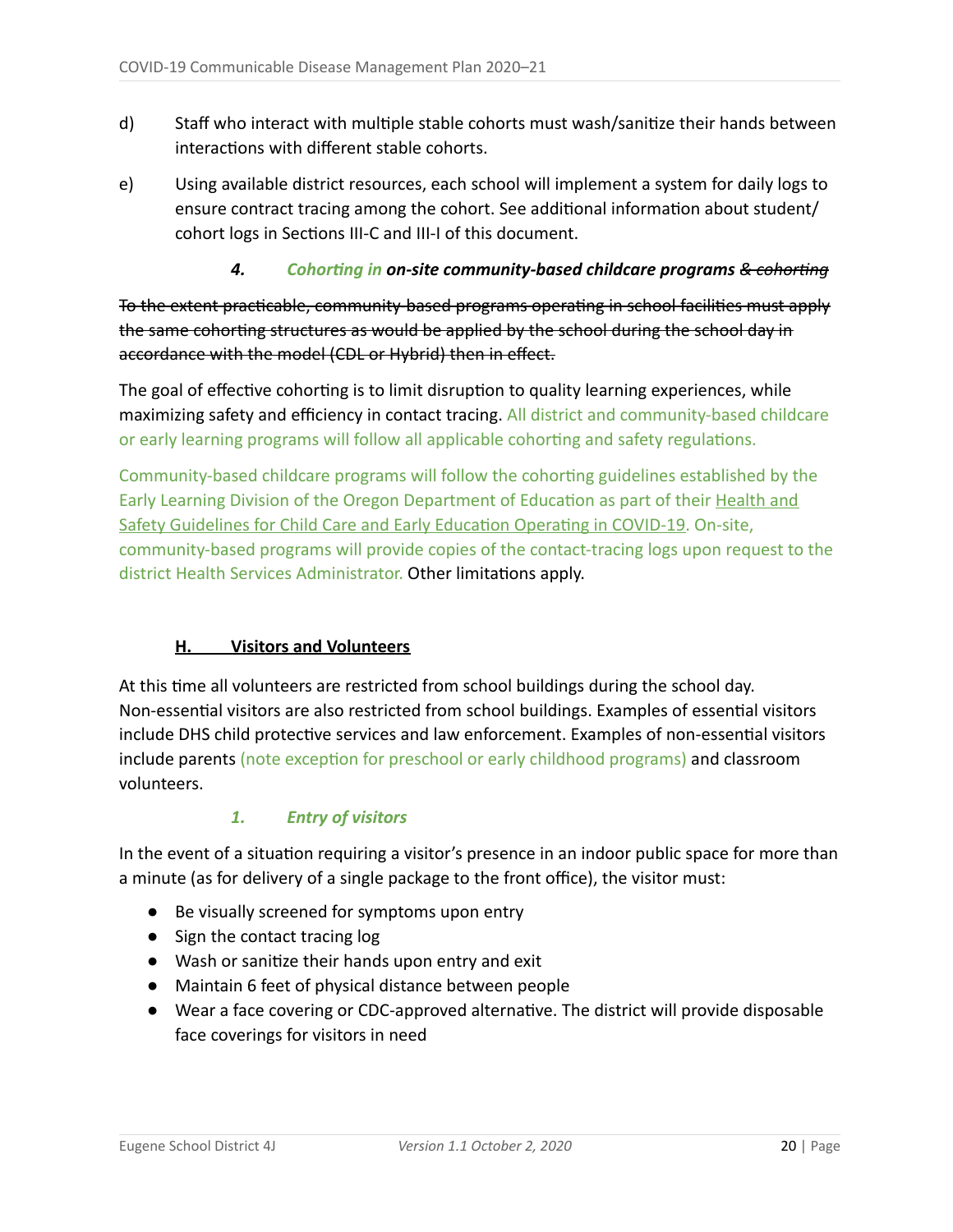● Be restricted from district property if they are known to have been in close contact with someone who has COVID-19, within 6 feet for at least 15 minutes, within the preceding 14 calendar days.

#### *2. Parents & caregivers of students in preschool or early childhood programs*

Parents and caregivers of students in preschool or early childhood programs may enter schools under specific circumstances. For example, the programs will ensure breastfeeding parents, or parents or caregivers whose children have special feeding needs and who choose to come to the program to feed their child, are provided access to the facility and an appropriate space where other children are not present. The space will be cleaned and sanitized between visits.

To the greatest extent possible, students in preschool or early childhood programs will be dropped off outside the building and brought to an outside pickup area when a parent arrives to pick them up. However, family members will be permitted to enter the facility if there is a concern for the health and safety of their child. Family members entering the facility must follow requirements for adults in the facility.

Families seeking enrollment will be permitted to visit the facility only when children are not present. Only one family may visit the facility at a time and the family must comply with daily health check and recordkeeping requirements, wear a face covering, and maintain physical distancing.

#### **I. Solation Measures/ Restriction of Ill or Exposed Persons**

Eugene School District 4J has established guidelines related to restrictions of students and staff for communicable diseases. COVID-19 has been declared a restrictable disease. The district will exclude students and staff as provided by OHA guidelines and by Board Policy and Administrative Rule JHCC and JHCC-AR Communicable Diseases - Students, and GBEB and GBEB-AR Communicable Diseases – Staff. Health Services staff will follow Oregon Health Authority's current **Investigative Guidelines** when assessing students for COVID-19.

#### **1.** Isolation and monitoring

Staff who report or develop symptoms will report such to their supervisor and leave the school or worksite immediately.

Students who report or develop symptoms must be isolated in a designated isolation area in the school, with adequate space and staff supervision and symptom monitoring by a school nurse, other school-based health care provider, or other school staff.

If two students present COVID-19 symptoms at the same time, they must be isolated at once. Every effort will be made to isolate them in two separate spaces. If separate rooms are not available, ensure that 6 feet distance is maintained. Do not assume they have the same illness.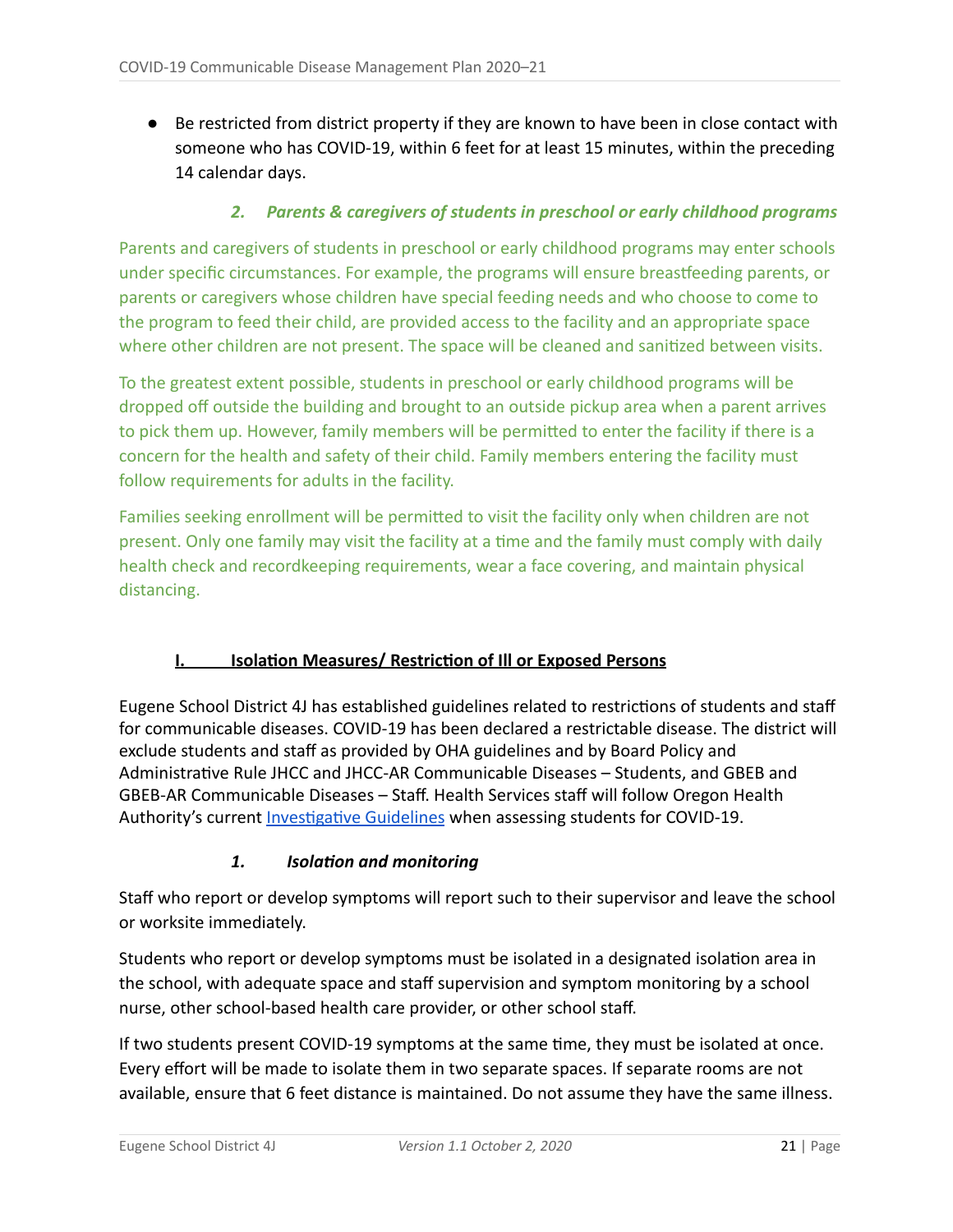The school nurse should be contacted immediately, whether they are on site or not. The student's parent/guardian should be contacted immediately to come pick them up.

If able to do so safely, a symptomatic student should wear a face covering.

Anyone providing supervision and symptom monitoring must wear an appropriate face covering or CDC approved alternative. School nurses and health staff in close contact with symptomatic students (less than 6 feet) shall wear a medical-grade face mask. Other personal protective equipment (PPE) may be needed depending on symptoms and care provided.

A non-medically trained staff member (i.e., a staff member other than a school nurse or member of the health services staff), when moving a student into isolation, will maintain at least 6 feet of distance from the student, unless impossible, and will wear a face covering or CDC-approved alternative.

Any PPE used during care of a symptomatic individual shall be properly removed, and cleaned or disposed of, prior to exiting the care space. After removing PPE, hands should be immediately cleaned with soap and water for at least 20 seconds. If soap and water are not available, hands can be cleaned with an alcohol-based hand sanitizer that contains 60-95% alcohol.

To reduce fear, anxiety, or shame related to a student's isolation, staff should provide a clear explanation of procedures, including use of PPE and handwashing.

Students will remain in the isolation area until a parent, guardian or emergency contact arrives to take them home.

#### *2. Cleaning*

All areas where a symptomatic student or staff member was working prior to isolation or exiting the facility should be thoroughly cleaned and sanitized. Upon vacating a student from the designated isolation area, a custodian will be contacted to provide appropriate cleaning and sanitization of the space prior to being used again.

#### 3. Isolation and exclusion of symptomatic students and staff

Staff and students who are ill must stay home from school and must be sent home if they become ill at school, particularly if they have COVID-19 symptoms. Symptomatic staff or students should be evaluated and seek COVID-19 testing from their regular healthcare provider or through the local public health authority.

If a student or staff member has a positive COVID-19 test result, the person should remain home for at least 10 days after illness onset and 24 hours after fever is gone, without use of fever-reducing medicine, and other symptoms are improving.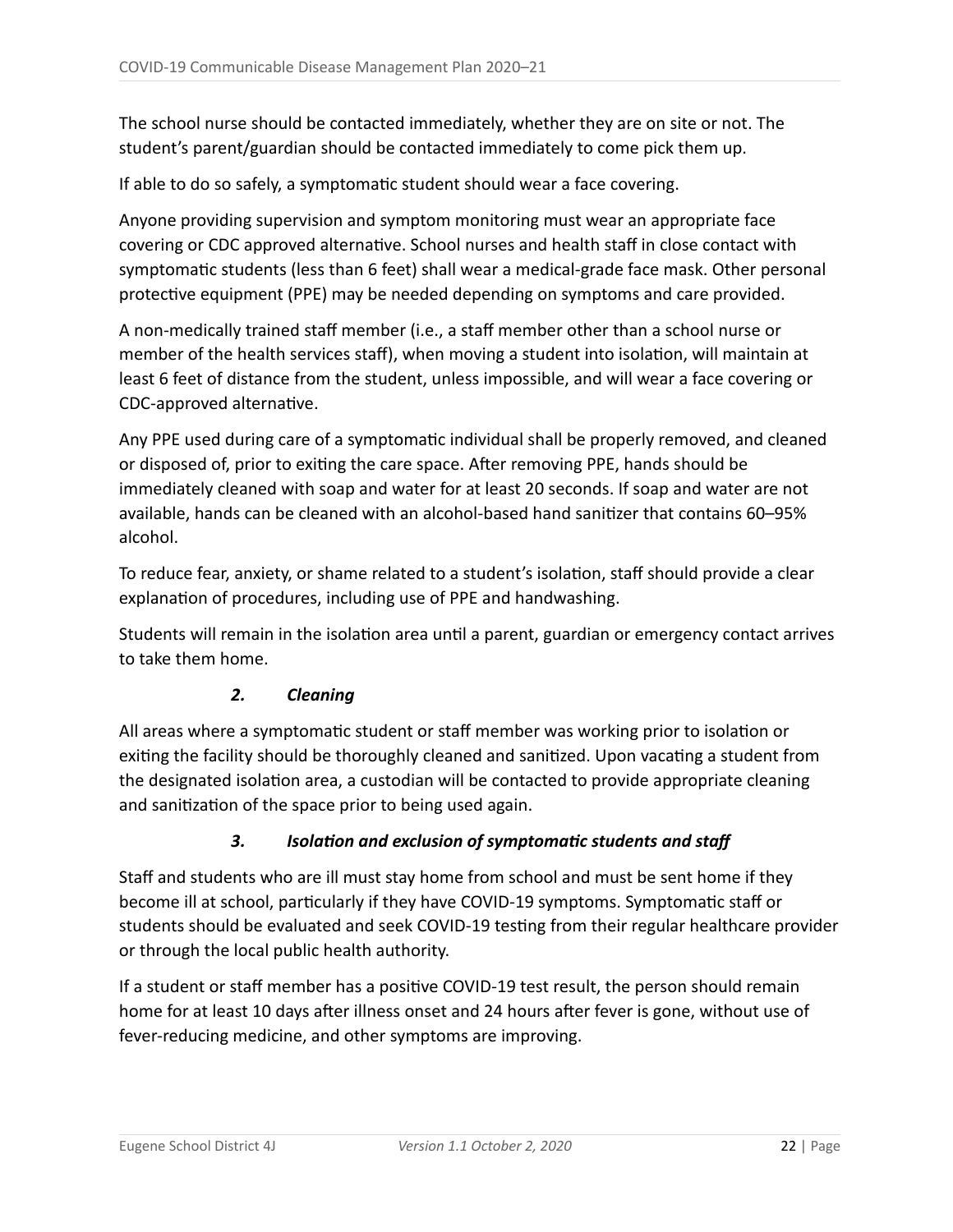If they have a negative COVID-19 viral test (and if they have multiple tests, all tests are negative), they should remain home until 24 hours after fever is gone, without use of fever reducing medicine, and other symptoms are improving.

If a clear alternative diagnosis is identified as the cause of the person's illness (e.g., a positive strep throat test), then usual disease-specific return-to-school guidance should be followed and the person should be fever-free for 24 hours, without use of fever reducing medicine. A note from a health-care provider is required to return to school, to ensure that the person is not contagious. Families unable to access a private health care provider should contact a 4J school-based health center.

If they do not undergo COVID-19 testing, the person should remain at home for 10 days and until 24 hours after fever is gone, without use of fever-reducing medicine, and other symptoms are improving.

#### *4. Emergency Care*

COVID-19 is known to require emergency care in some cases. Emergency signs requiring immediate medical attention include:

- Trouble breathing
- Persistent pain or pressure in the chest
- New confusion or inability to awaken
- Bluish lips or face
- Other severe symptoms

Staff will call 911 for emergency services should they see a student or staff member exhibiting emergency signs of COVID-19.

#### **J. Public Health Communications**

This section addresses public health communications between the district and staff members and the district and families. Communications with Lane County Public Health are described elsewhere in this document, Board Policies GBEB and JHCC, and Administrative Rules GBEB-AR and JHCC-AR.

The district will strive to provide accurate, consistent and timely communications with staff, students, and parents to instill and maintain public confidence in our schools. The district will coordinate with Lane County Public Health to disseminate critical information from the health department, to develop and deliver common health messages, and to ensure and demonstrate that the district is taking reasonable action to preserve the safety and health of our staff and students. Communications will be provided in languages and formats accessible to the school community.

This comprehensive disease management plan will be posted on the district website.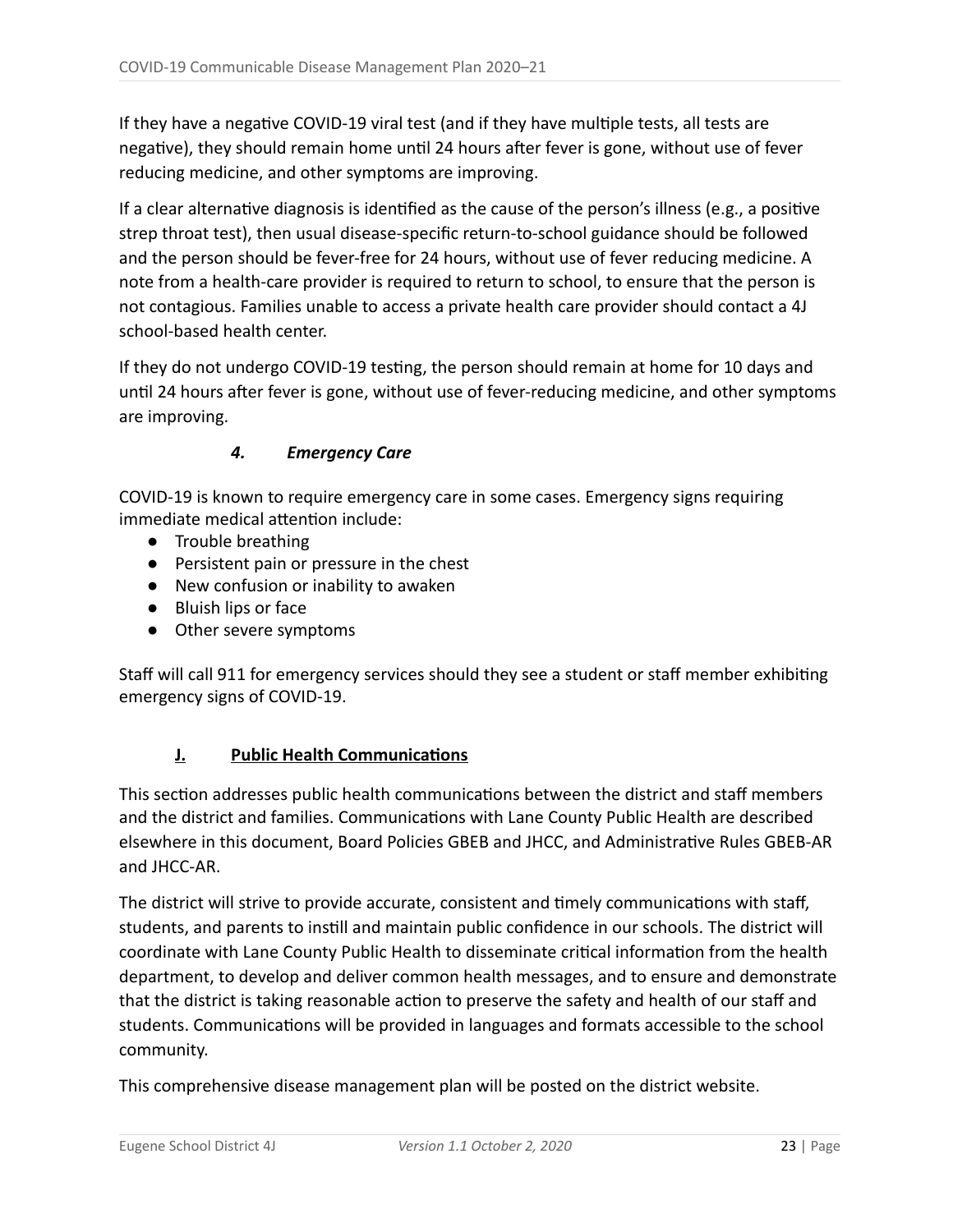#### 1. Information to staff

The district will communicate to staff at the start of their work year and at periodic intervals, explaining infection control measures that are being implemented to prevent spread of disease.

#### **2.** Information to families

The district will communicate to families at the start of the school year and at periodic intervals, explaining infection control measures that are being implemented to prevent spread of disease.

#### *3. Confirmed cases*

When an individual in the school community is confirmed to have COVID-19, the district will coordinate with Lane County Public Health regarding communication.

The district will promptly notify students, families and staff who are known to have come into close contact with a confirmed case of the fact of a potential exposure. The CDC has defined "close contact" with someone who has COVID-19 as being within 6 feet for at least 15 minutes within the preceding 14 days.

The district will communicate to staff and families of the impacted school or program that a case of COVID-19 has been identified, including a description of how the school/ district is responding, as required by ODE and OHA Ready Schools, Safe Learners guidelines.

#### *4. Privacy*

As required by privacy laws, such communications will not identify a particular student or staff member as having COVID-19, or disclose other personally identifiable information about that person, without prior written consent. The district will make a reasonable determination that the communication will not cause the individual to be personally identifiable, taking into account other reasonably available information.

In rare instances, the district may determine, in conjunction with Lane County Public Health, that disclosure of identifiable information about a student with COVID-19 to the parent of another student is necessary in order to enable that family to take precautions or other actions to ensure the health or safety of their child or themselves, especially if their child or they have a higher risk of developing severe complications from COVID-19. The determination of whether disclosure of an individual's name is absolutely necessary to protect the health or safety of others will be on a case-by-case basis.

Similarly, information about an employee's illness with COVID-19 will be stored in a confidential medical file and maintained in confidence, except that supervisors must notify the administrator in Human Resources who is a designated point of contact with Lane County Public Health, and who shall notify Lane County Public Health. District employees are expected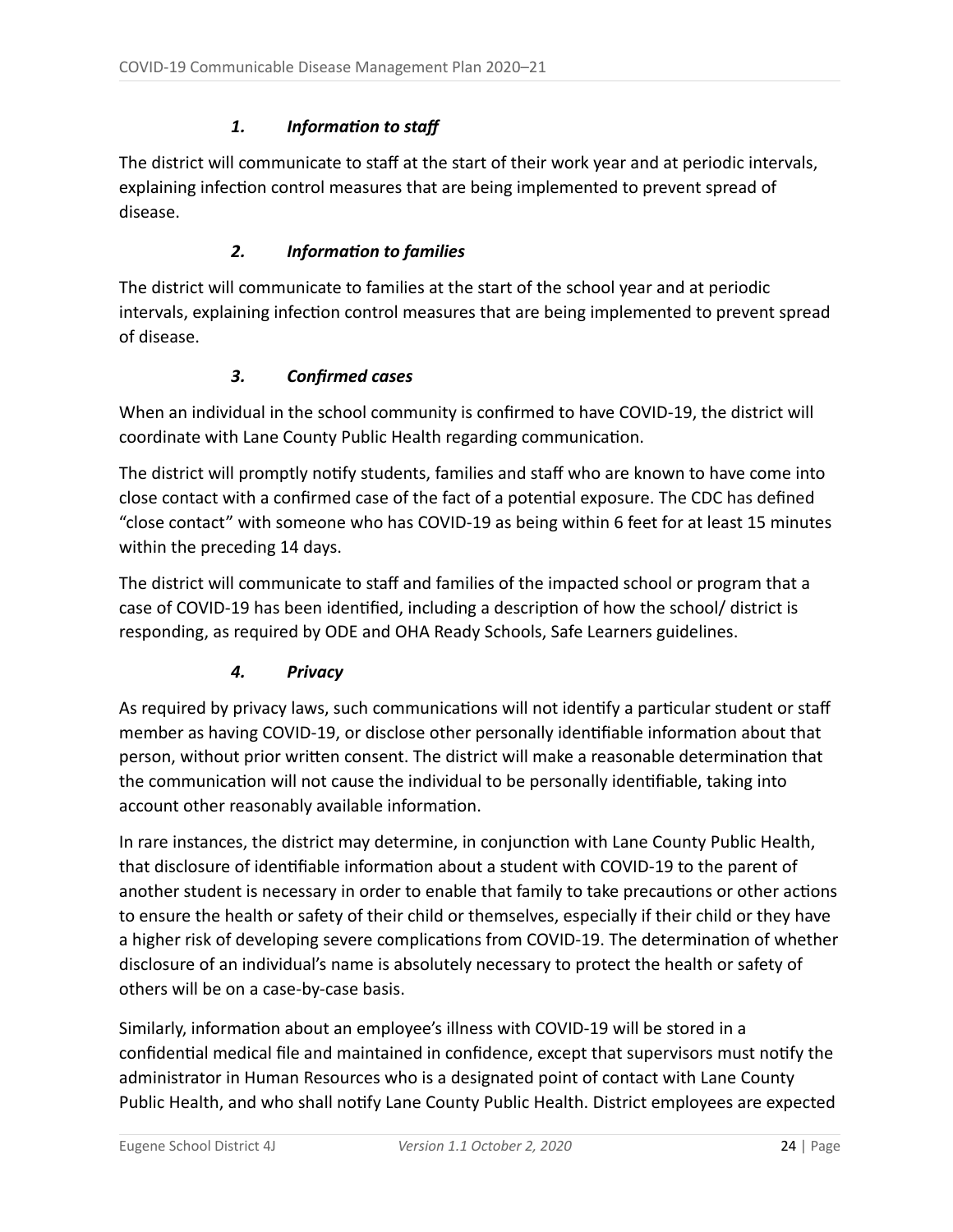to make every effort to limit the number of employees with knowledge of the infected employee's name. In addition, when the district learns that an employee has been confirmed to have COVID-19, or is a presumed positive, the district will follow the guidance of Lane County Public Health to determine which other persons may have been exposed to the virus. When notifying others about their possible exposure, the district will maintain the infected employee's name in confidence. Nothing in this section will prohibit the district from following the most current guidance from LCPH and OHA regarding COVID-19.

## <span id="page-24-0"></span>**IV. FACILITIES AND SCHOOL OPERATIONS**

#### **A. Playgrounds, Fields, Recess, Break Rooms, and Restrooms**

#### *1. Recess, playgrounds, fields and shared equipment*

While at recess or when using playgrounds and fields, students are to maintain physical distancing requirements, stable cohorts, and square footage requirements. Schools will design recess activities that allow for physical distancing and maintenance of stable cohorts.

Playgrounds, fields and shared equipment will be designated solely for the use of one cohort at a time. Where field or playground size permits, these areas may be subdivided for use by more than one cohort, provided the cohort is restricted to a single subdivision of the playground or field.

Before and after using playground equipment, students must wash their hands with soap and water for 20 seconds or use an alcohol-based hand sanitizer with 60-95% alcohol. Playgrounds and shared equipment will be cleaned and disinfected at least daily or between use as much as possible in accordance with CDC guidance. Cleaning requirements must be maintained per Section 2j of the Ready Schools, Safe Learners guidance.

Schools will provide signage and restrict access to outdoor equipment (including sports equipment, etc.) to support cleaning and disinfecting routines and the maintenance of stable cohorts.

#### *2. Restrooms*

After using the restroom students and staff must wash their hands with soap and water for 20 seconds. Custodial staff will ensure soap is available.

#### *3. Staff rooms*

Limit staff rooms, common staff lunch areas, and workspaces to maintain 6 feet of distance between adults. In smaller spaces this may limit use to a single person at a time.

#### *4. Playgrounds — Closures to general public*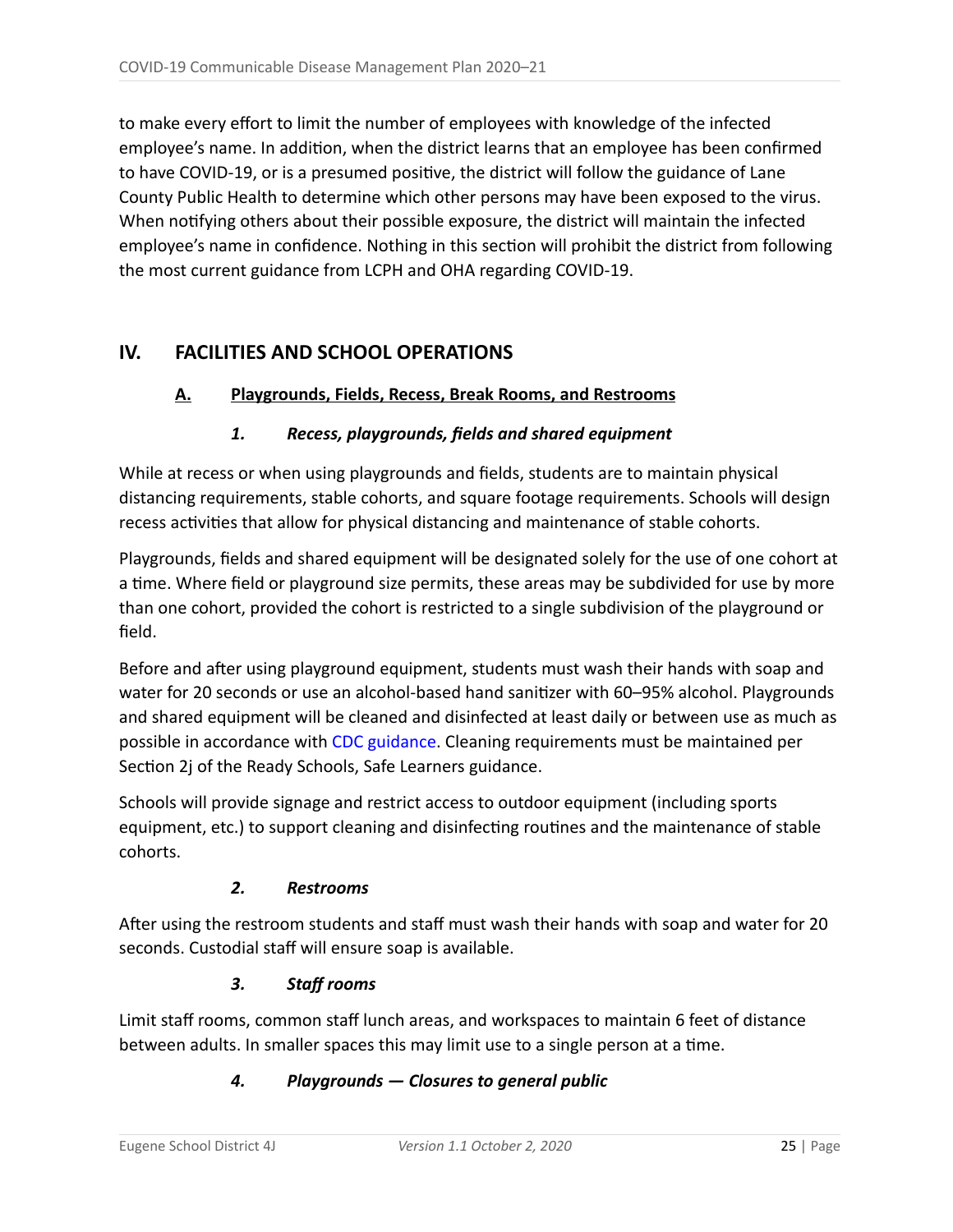School playgrounds will be closed to the general public when community park playgrounds are closed due to coronavirus. In closing and reopening playgrounds to the general public, the district will rely on Oregon Health Authority's guidance applicable to outdoor recreation based on the phase Lane County is in.

#### **B.** Meal Service and Nutrition

Meals will be eaten in classrooms or taken off-site at the end of the day. Desks or surfaces where meals are consumed will be cleaned and disinfected between meal periods. All meals will be served with non-reusable utensils and packaging.

Students will receive a bagged meal after washing or sanitizing hands, and should be encouraged will be instructed to wash or sanitize their hands after eating.

Self-service buffet-style meals are prohibited. Students will not share utensils or serving items. In the event that communal dishes are served in lieu of bagged meals, a staff member will serve all students from the communal dish. Students may not serve food.

Students and staff may not share food and drinks. Staff will closely supervise all meal times, including infant feeding and toddler meals, to prevent children from sharing and/or touching each other's food.

When pin pads are in use, pin pads used for entering student numbers will be entered using with a non-reusable item (e.g. a Q-Tip) or a student-retained item (e.g. their own pencil eraser). Where possible, a scanning or roster system will be implemented.

Staff will appropriately clean carts, cafeteria tables, and any counter surface between uses. Meal touchpoints and meal counting systems will be cleaned and sanitized between stable cohorts. Any meal items such as plates, utensils, and transport items used in classrooms where meals are consumed will be cleaned on a daily basis.

All kitchen staff and school staff assisting with meal service will wear a face covering when serving students, interacting with students, or unable to maintain 6 or more feet of distance from any other person. All staff will wash hands for at least 20 seconds before and after eating, preparing food, and or bottle preparation.

At designated meal or snack times, students may remove their face coverings to eat or drink but must maintain 6 feet of physical distance from others, and must put face coverings back on after finishing the meal or snack.

Since staff must remove their face coverings during eating and drinking, staff are encouraged to eat snacks and meals independently, and not in staff rooms when other people are present. Schools may consider staggering times for staff breaks, to prevent congregation in shared spaces.

Nutrition staff will be included in planning for school reentry.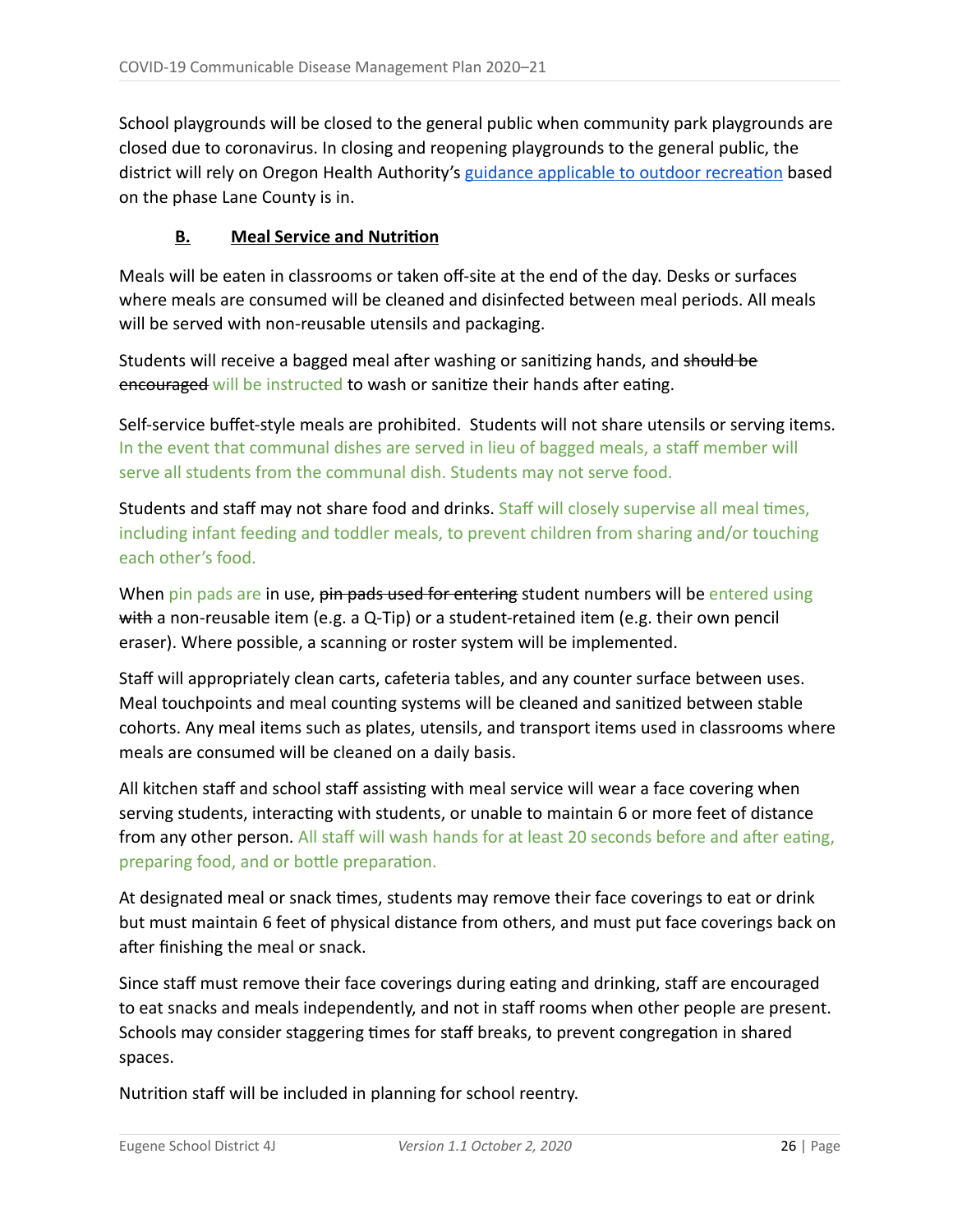## **C.** Transportation

#### *1. Students*

Students in kindergarten and up will be required to wear face coverings while in transportation settings. If a student boards the bus without their face covering, the bus driver will provide them with a disposable face covering. See guidance on face coverings in Section III-B.

While at bus stops and on the bus, students will be expected to maintain physical distancing. During loading and unloading, visual cues will be present such as tape and number stickers for each seat to maintain consistency for the contact tracing log.

Students will be visually screened as provided in Section III-D. If a student is at a bus stop with their parent/guardian and shows signs of illness as they board the bus, the bus driver will explain that the student will not be able to attend school that day and ask the parent/guardian to return the student home. If the student displays symptoms when boarding the bus at school to return home, the bus driver will ask school staff to move the student to the school's isolation room and contact parents/guardians to pick up the student.

The front passenger seat will be reserved on all bus routes to be used as an isolation seat for students showing signs of illness. If a student displays symptoms in screening while boarding at their bus stop, or if a student begins to display symptoms after boarding the bus, the driver will assign the student to the isolation seat at the front of the bus, notify the dispatcher immediately, open multiple windows for fresh air circulation if feasible, and continue transporting the student. The symptomatic student should leave the bus first. After all students exit the bus, the seat and surrounding surfaces should be cleaned and disinfected.

Students experiencing disabilities may require additional support to participate in school transportation. Transportation and Student Services staff will work with parents/guardians of students to form a reasonable plan to appropriately provide service which may include accommodations the student needs to access transportation safely. Health Services will analyze the appropriate PPE required for the transportation team to adequately support each student requiring accommodations.

## *2. Staff*

Drivers will be provided and required to wear a face covering when not actively driving and operating the bus.

Each driver will maintain contact tracing logs for each student and cohort. Transportation routes will include a permanent seating assignment/chart to facilitate contact tracing. Contact tracing logs will be stored in files in dispatch for efficient access and maintained for two months.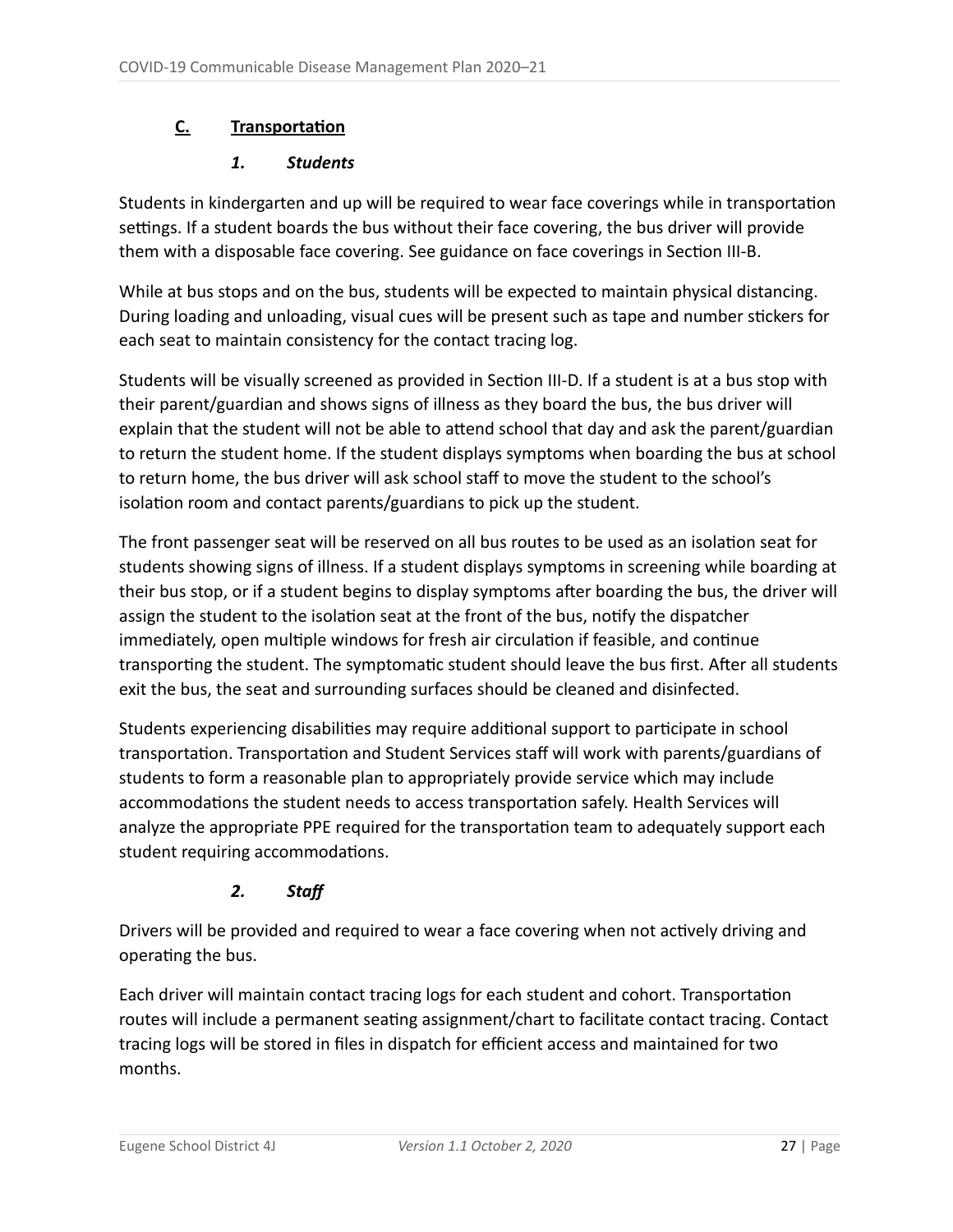Staff will disinfect touchpoints and seats between each run/group of students during the morning, midday, and afternoon routes on the buses. Disinfectant will be a no-wipe/residue antiviral spray.

#### **3.** Training and communication

Transportation department staff will receive ongoing professional training regarding daily practices, safety protocols, expectations for students, and procedural and cleaning updates as they are adopted. The department will work with a district nurse to provide regular training on visually screening students for health.

The communications department will work with the transportation department to communicate to parents and guardians about basic changes to the district's transportation services (such as physical distancing at bus stops and while loading and unloading, face coverings, sanitizing practices, and the potential for increased route times). Drivers will reinforce expectations for students on each rider's first day and will provide daily reminders.

The district will establish school bell times and transportation schedules that permit adequate time to transport morning, midday, and afternoon routes, disinfect between cohorts, and permit break and meal periods required by the 4J/OSEA collective bargaining agreement.

#### **D Health Services**

All schools, facilities, and district locations will establish an appropriate isolation area for students when experiencing illness. The isolation area may also be used by staff experiencing illness when they are unable to immediately leave the building. These designated spaces will include access to restrooms that are reserved for symptomatic individuals and shall not be used by asymptomatic students and staff until thoroughly prepared by custodial staff.

School nurses will engage families of students idenfied as medically fragile, medically complex, and nursing dependent to support plans for students' online learning as well as for their return to school when on-site instruction may begin. Health Services will analyze the appropriate PPE required for the school-based team to support each student with significant medical needs. This process will be ongoing and interactive with an emphasis on both student and staff safety. High-risk individuals may meet criteria for exclusion during a local health crisis.

#### **E. Student Mental Health Support**

Schools will address the social, emotional, and mental health needs of students through class meetings, advisory sessions, and curriculum. School counselors, school social workers, school psychologists, and school nurses have a role in providing direct services to students and/or referring students to community-based services.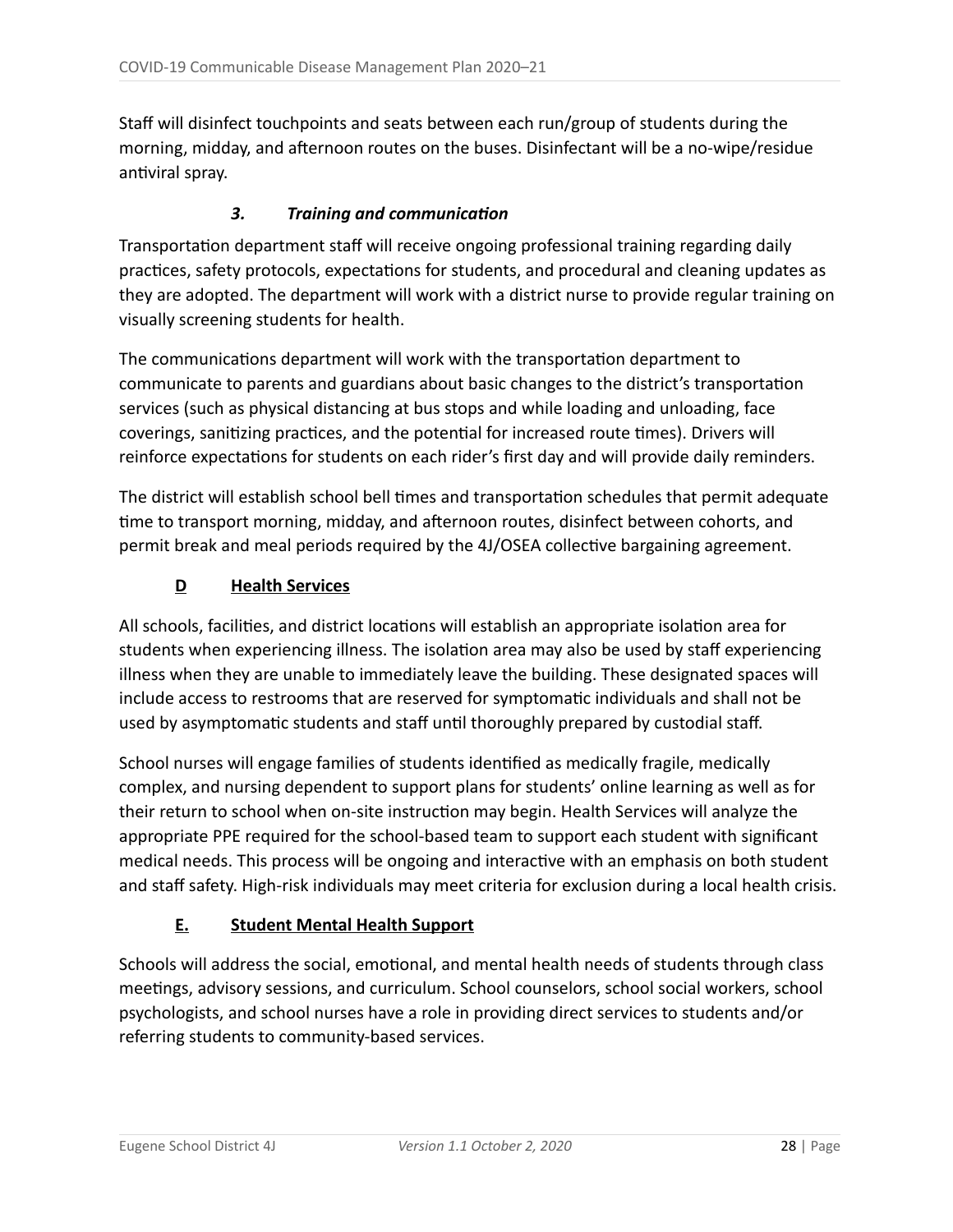#### **F. Emergency Drills**

In accordance with ORS 336.071 and OAR 581-022-2225 all schools (including those operating a Comprehensive Distance Learning model) are required to instruct students on emergency procedures. When operating in a hybrid or fully on-site model, schools must also practice drills on emergency procedures so that students and staff can respond to emergencies.

While operating in a hybrid model, schools will provide at least 30 minutes of instruction to students each month on the emergency procedures for fires, earthquakes, and safety threats. Instruction and drills will be conducted multiple times to ensure that all cohorts of students have opportunities to participate.

Fire drills must be conducted monthly. Earthquake drills must be conducted two times a year. Safety threats, including procedures related to lockdown, lockout, shelter in place and evacuation and other appropriate actions to take when there is a threat to safety, must be conducted two times a year.

Students must wash hands with soap and water for 20 seconds or use an alcohol-based hand sanitizer with 60-95% alcohol after a drill is complete.

Drills can and should be carried out as close as possible to the procedures that would be used in an actual emergency. For example, a fire drill should be carried out with the same alerts and same routes as normal. Drills should not be practiced unless they can be practiced correctly.

COVID-19 physical distancing measures can be implemented if appropriate and practicable, but only if they do not compromise the drill. When or if physical distancing must be compromised, drills must be completed in less than 15 minutes.

District staff will work with local emergency personnel to review evacuation routes and class evacuation spots to ensure as much physical distancing as possible. This may include identifying additional routes to allow social distancing between cohorts of students during an evacuation.

Staff will be trained on safety drills prior to students arriving on the first day on campus in hybrid or face-to-face engagement.

Staff will pay close attention to the social-emotional impact of safety drills, talk to students ahead of time and debrief afterwards. Staff will communicate with families about upcoming safety drills (without giving specific times and dates) and after the safety drill so that families can prepare for, process, and review drills at home.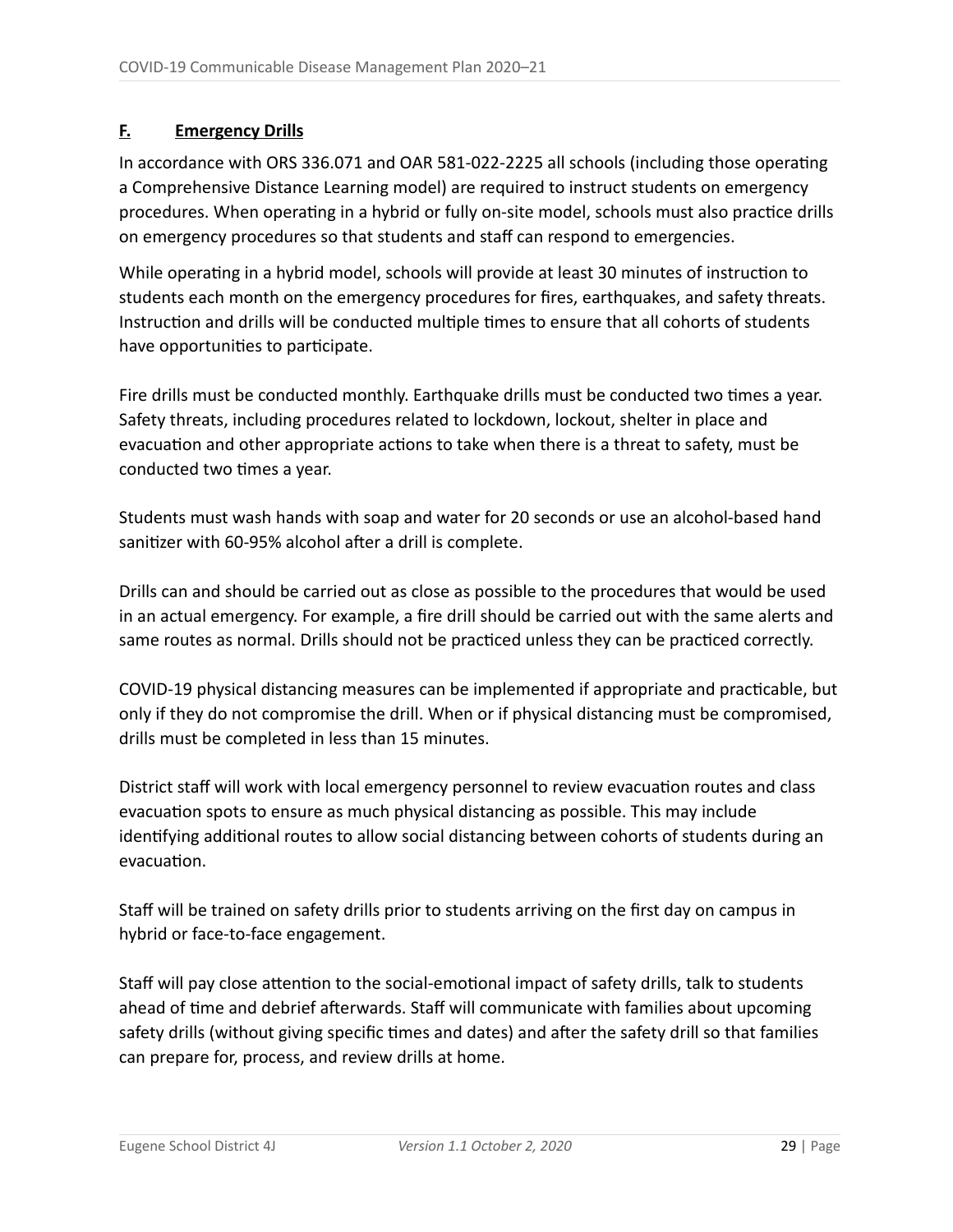## **<u>G.</u> Supporting Dysregulated or Escalated Students</u>**

#### **1.** Planning and prevention

Schools and educators will proactively plan for when students have difficulty regulating themselves or are dysregulated or escalated. Examples include:

- Taking proactive and preventative steps to reduce antecedent events and triggers within the school environment.
- Planning for known behavioral escalations, and adjusting antecedents where possible to minimize student and staff dysregulation, recognizing that there could be new and different antecedents and setting events during the 2020-21 school year.
- $\bullet$  Establishing a proactive plan for daily routines designed to build self-regulation skills; Short self-regulation skill-building sessions can be short (5-10 minutes) will take place at times when the student is regulated and/or is not demonstrating challenging behaviors.
- Ensuring that all staff are trained to support de-escalation, provide lagging skill instruction, and implement alternatives to restraint and seclusion.
- Ensuring that staff are trained in effective, evidence-based methods for developing and maintaining their own level of self-regulation and resilience to enable them to remain calm and able to support struggling students as well as colleagues.
- Planning for how behaviors and behavior strategies impact public health and safety requirements. (See examples at page 50–51 of Ready Schools Safe Learners guidance).
- Ensuring that spaces that are unexpectedly used to de-escalate behaviors are appropriately cleaned and sanitized after use before the introduction of other stable cohorts to that space.

## **2.** Protective physical intervention

The following guidelines should be used in conjunction with regulations for restraint outlined in OAR 581-021-0556. Use a positive student-centered approach and only utilize restraint if the student's behavior imposes a reasonable risk of imminent and substantial physical or bodily injury to the student or others and less restrictive interventions would not be effective. Be mindful that seeing staff put on protective equipment or staff wearing protective equipment can further escalate a situation.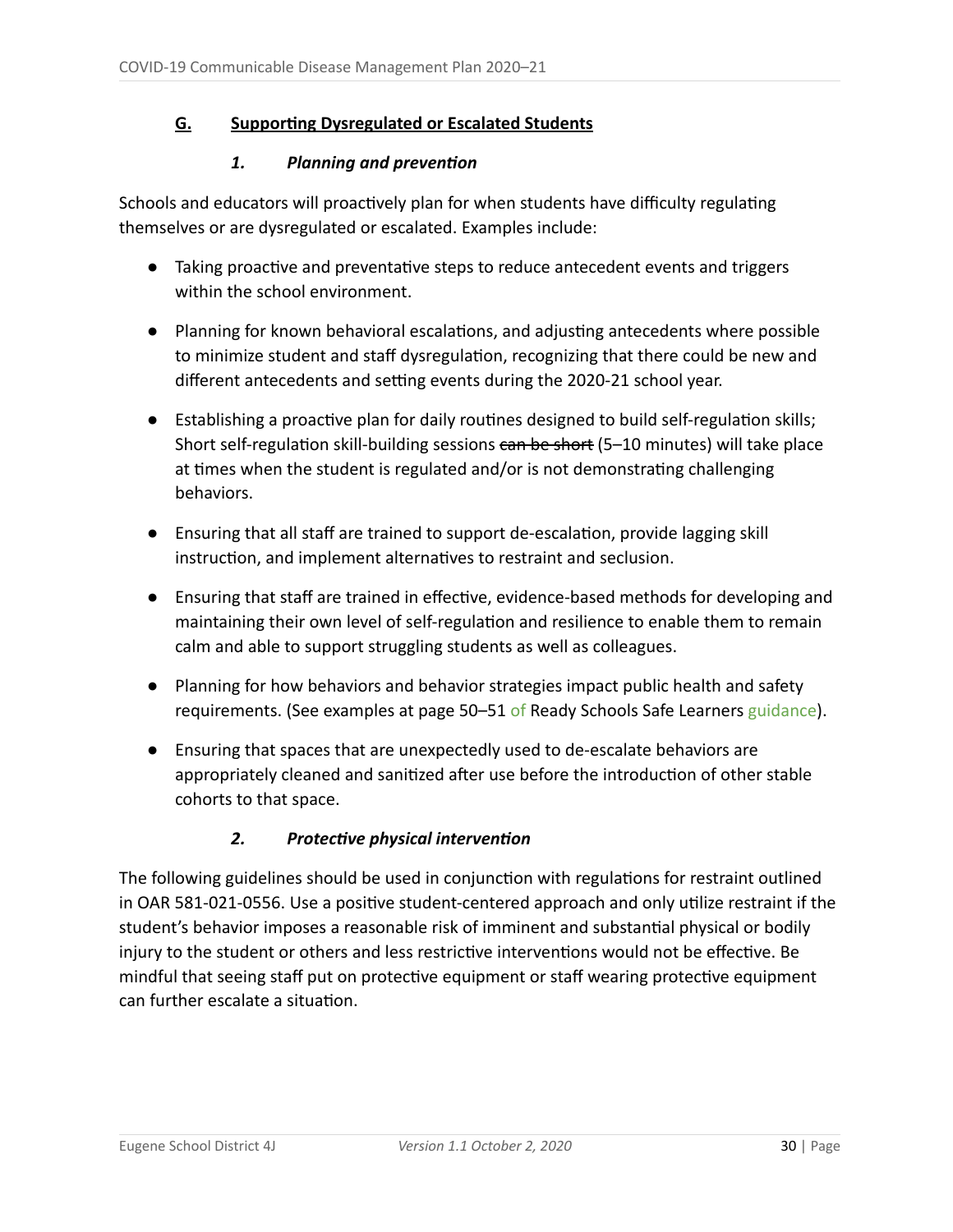- It is critical that physical restraint is kept to the minimum necessary. Managing acute disturbance in the context of COVID-19 infection risk is underpinned by ensuring it is the least restrictive, that it is trauma informed, and does not create difficulties and or flashpoints that could otherwise have been avoided.
- Reusable personal protective equipment (PPE) must be cleaned/sanitized after every episode of physical intervention.
- Staff regularly assigned to work with students with a history of requiring protective physical interventions will be encouraged to bring a second set of clothing to facilitate changing into items not in contact with others.
- Staff regularly assigned to work on our Fox Hollow Campus which supports students with intensive behavioral needs will be provided with two sets of alternative work apparel (medical scrubs).

## **V. RESPONSE TO CONFIRMED CASES AND/OR OUTBREAK**

## **A.** Prevention and Planning

During the COVID-19 pandemic, the district has worked and will continue to work with Lane County Public Health (LCPH) frequently, including attending regular update meetings and contacting LCPH with questions. LCPH has received a copy of this plan, and has provided input on various aspects of district operations, communication and response in the context of COVID.

LCPH has provided the district with a point of contact and has indicated that it will exchange information only with designated district personnel. The district's designated personnel are Joyce Smith-Johnson, Health Services Administrator, and Dawn Strong, Human Resources Administrator.

#### **B.** Determination of Outbreak

The CDC defines an outbreak as a higher-than-expected number of occurrences of disease in a specific location and time. Outbreaks are determined by the state and local public health authorities. The district plays a key role in reporting confirmed cases, but does not determine whether there is an "outbreak."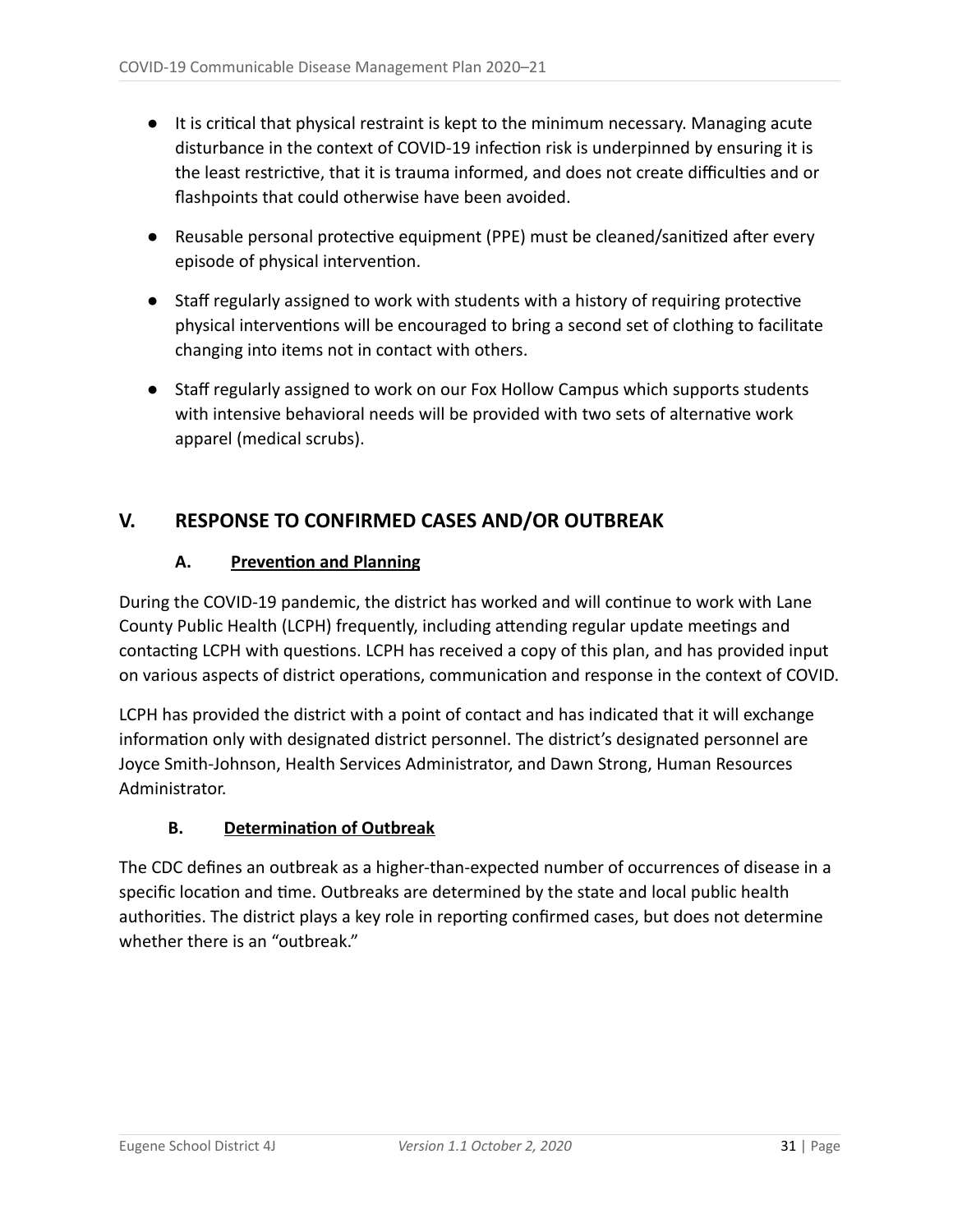#### **C.** Notification and Communication — Confirmed Case

If an employee, student or campus visitor self-discloses a confirmed or presumptive diagnosis of COVID-19:

- a) The staff member receiving the report shall notify (a) the Health Services Administrator (Joyce Smith-Johnson) in the event of a student confirmed case, or (b) the designated Human Resources Administrator (Dawn Strong) in the event of an employee confirmed case. The Health Services and Human Resources administrators will cross-report to each other.
- b) Health Services will, as required by law, notify Lane County Public Health.
- c) Health Services or HR will notify the Chief of Staff or, if the Chief of Staff is not available, the Executive Assistant to the Superintendent, who will notify the Superintendent, that there has been a confirmed case.
- d) Health Services and Communications will follow the guidelines in Section II-J (Public Health Communications) above.

#### **D.** Cleaning and Disinfection – Following Suspected or Confirmed COVID-19 Case

District staff will use the following cleaning and disinfection process when staff or students present symptoms consistent with COVID-19 and have been in a district facility.

When building, site, or health services staff identify a person who has concerning symptoms, the individual will be evaluated and relocated to the designated isolation area. Custodial staff will be notified and will initiate cleaning procedures outlined in Appendix 2 - Cleaning and Disinfecting Protocols For a Known or Suspected Case of COVID-19. Spaces where the individual was within the facility will remain unoccupied for 2 hours when possible. Appropriate personal protective equipment (PPE) and hand hygiene will be required when cleaning all impacted spaces.

#### *1. Damage to PPE*

Custodial and health services staff shall immediately report breaches in PPE (e.g., tear in gloves) or any potential exposures to their supervisor. Such staff must also immediately notify their supervisor and complete the **Employee Incident Report** form by the end of their shift.

#### **2.** Hygiene practices

Custodial staff shall clean hands often before, during and after cleaning. Custodial staff will be instructed if it is advisable to remove and clean all clothing worn while cleaning as soon as practical. Staff are encouraged to bring a spare change of clothing to work.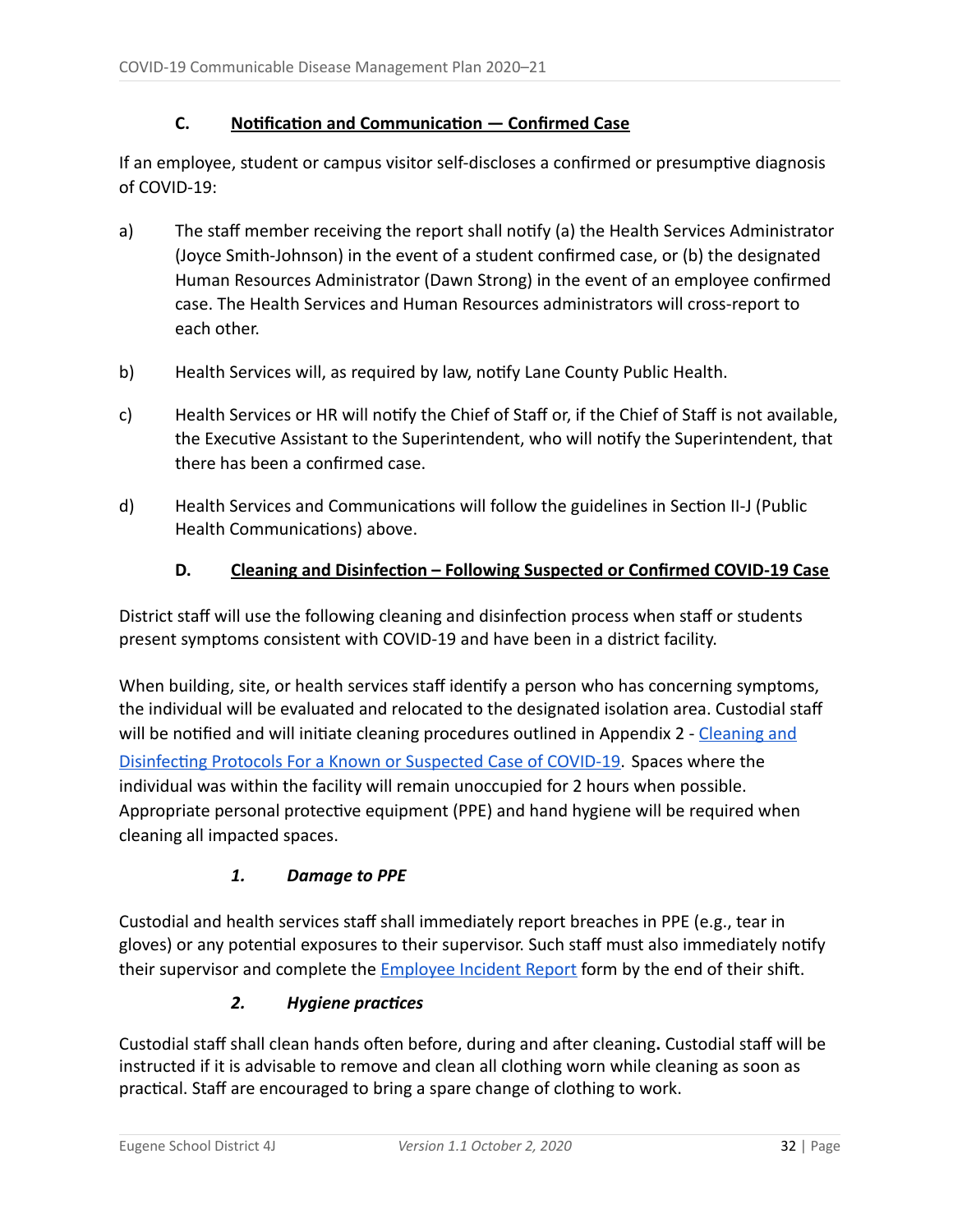#### *3. Training*

The Custodial Services Supervisor or their designee will:

- Assign the cleaning personnel and train them on the cleaning protocol.
	- **EXED Training should include when to use PPE, what PPE is necessary, how to properly** put on, use, and take off PPE, and how to properly dispose of PPE.
- Ensure all needed and approved PPE and supplies are available at the location prior to initiating the cleaning protocol.

#### **E.** School, Department or Location Closure for an Outbreak

#### 1. Closure of all schools for in-person instruction

The COVID-19 pandemic creates the possibility of district-wide school closures to in-person instruction and mid-year transitions between in-person instruction and comprehensive distance learning. To support public health and prevent the spread of disease, the Oregon Health Authority and Oregon Department of Education have established public health metrics that measure the spread of COVID-19 within the county and state. When the metrics are met, the district may reopen its schools to in-person instruction. When not, district schools must close to in-person instruction and return to comprehensive distance learning, subject to the exceptions identified in the metrics. The district will monitor and adhere to these requirements, and create a transition plan to ensure effective transitions between in-person instruction and comprehensive distance learning. See Community COVID-19 Metrics.

#### *2. Closure of individual classrooms, schools or buildings*

The COVID-19 pandemic creates the possibility of temporary closures where there are clusters of illness or in other circumstances. The superintendent or designee, in consultation with Lane County Public Health, may temporarily close a classroom, school, department or other location

A closure decision will trigger these additional actions:

- Access to the impacted area will be secured and restricted by the Facilities Department.
- The Safety Officer will be notified.
- $\bullet$  Signage will be attached to all exterior doors stating that the building or other location is closed, listing the name and phone number of the individual(s) authorized by the Superintendent or designee to grant entry.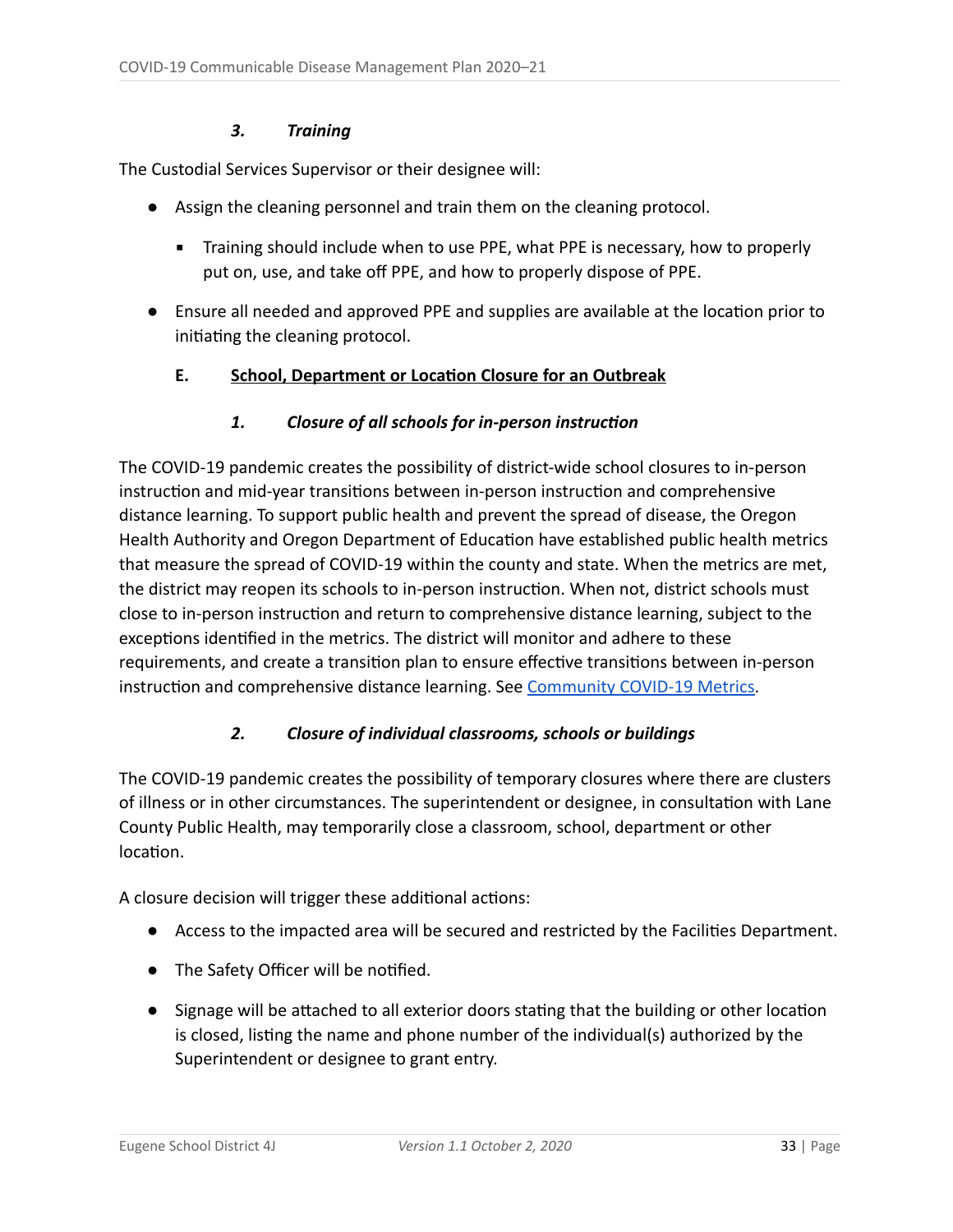- The Custodial Services Supervisor will determine the specific areas that require additional cleaning. If specific area(s) cannot be identified as impacted, the entire building will be considered exposed.
- An authorized person will grant entry only for the purpose of investigation or cleaning.
- The authorized person will close off areas used by the ill persons and wait as long as practical before beginning cleaning and disinfection to minimize potential for exposure to respiratory droplets. Outside doors and windows will be opened to increase air circulation in the area. When there is a suspected outbreak impacting a whole school or building, staff will wait up to 24 hours before beginning cleaning and disinfection.
- Cleaning staff will clean and disinfect all identified areas (e.g., offices, bathrooms, and common areas) used by the ill persons, focusing especially on frequently touched surfaces.
- The communications department will provide communications to the impacted school community, including staff.
- When the cleaning is completed and ready for occupancy/use, the Custodial Supervisor will be notified. The Custodial Supervisor will notify the Chief Operations Officer, who will notify the Superintendent, Chief of Staff, and Safety Officer.
- The district will follow health authority guidance to begin bringing students back into on-site instruction, and may consider smaller groups, cohorts and rotating schedules to allow for safe return to schools. The Superintendent or designee will authorize the removal of all exterior signage of closure; authorize the Facilities Department to return the access control system to normal operation; and notify appropriate district staff to return the facility to usual operations.

#### **3.** Programs and activities during temporary closure

- a) School events may be modified, postponed or canceled based on feedback from LCPH.
- b) Comprehensive distance learning will be implemented during any short-term school closure, and shall be designed to support all learners.
- c) Schools will continue to provide meals, and may provide other services depending on the circumstances.
- d) The district will communicate with families about options and efforts to support returning to on-site instruction.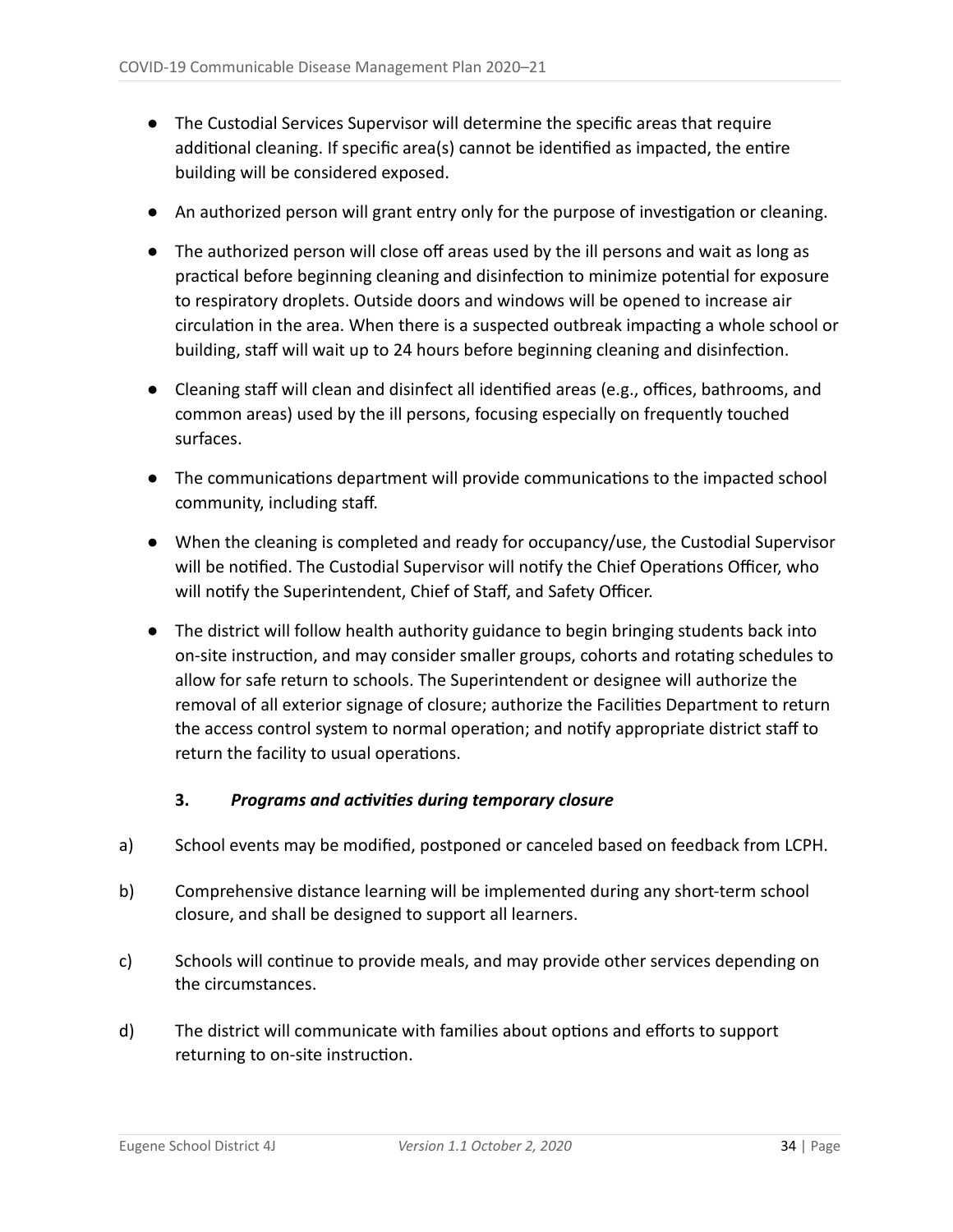## **VI. TRAINING AND COMMUNICATION**

The district will communicate to staff and parents at the start of the school year / work year and at periodic intervals, explaining infection control measures that are being implemented to prevent spread of disease.

The district will coordinate with Lane County Public Health to disseminate critical information from the health department, to develop and deliver common health messages.

District staff will receive ongoing professional training regarding daily cleaning and disinfection of personal workspace and commonly used spaces, safety protocols, expectations for staff and students, and procedural and cleaning updates as they are adopted.

Prior to the start of in-person instruction, and then periodically, the district will communicate with families regarding critical health and safety information including expectations regarding when to keep students home, physical distancing expectations, expectations for dropoff and pickup of students, and health and safety measures being taken by the district to ensure the health of our 4J community.

All childcare and early childhood staff shall review this COVID-19 Communicable Disease Management Plan and the current version of the ODE ELD Health & Safety Guidelines for Child Care and Early Education Operating During COVID-19 before their first day of work or during employee orientation. All necessary early childhood staff will have first aid and CPR training.

## <span id="page-34-0"></span>**VII. BACKGROUND SITUATION**

Coronavirus disease 2019 (COVID-19) is a respiratory illness that is spreading from person-to-person in Lane County, Oregon, and elsewhere in the world.

#### **A. Transmission Process**

The CDC has provided the following information on the transmission of COVID-19:

*COVID-19 is thought to spread mainly through close contact from person-to-person. Some people without symptoms may be able to spread the virus. We are still learning about how the virus spreads and the severity of illness it causes.* 

#### *Person-to-person spread*

*The virus is thought to spread mainly from person-to-person.*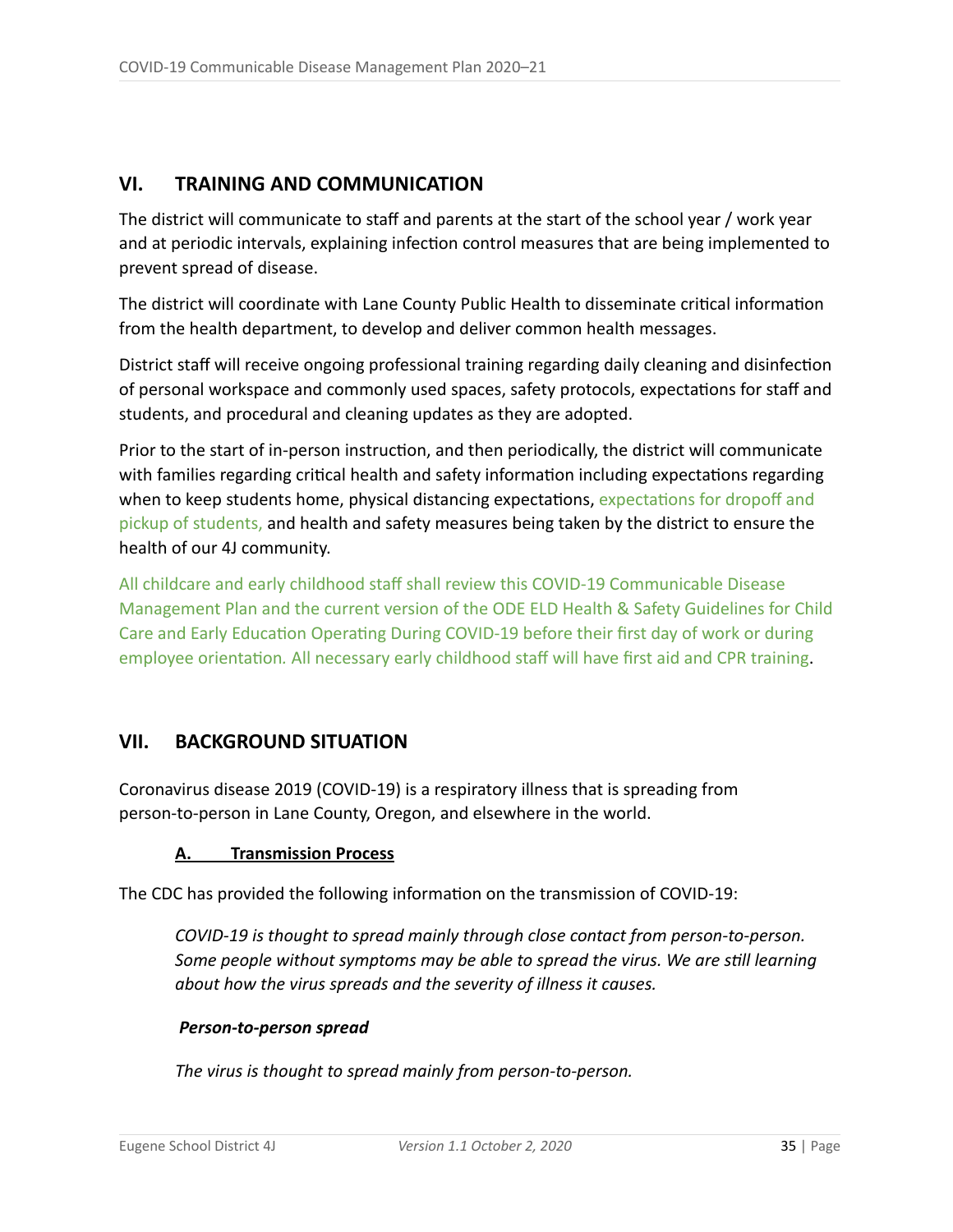- Between people who are in close contact with one another (within about 6 feet) *for at least 15 minutes.*
- *● Through respiratory droplets produced when an infected person coughs, sneezes, or talks.*
- *● These droplets can land in the mouths or noses of people who are nearby or possibly be inhaled into the lungs.*
- *● COVID-19 may be spread by people who are not showing symptoms.*

#### *The virus spreads easily between people*

*How easily a virus spreads from person-to-person can vary. Some viruses are highly contagious, like measles, while other viruses do not spread as easily. Another factor is whether the spread is sustained, which means it goes from person-to-person without stopping.* 

*The virus that causes COVID-19 is spreading very easily and sustainably between people. Information from the ongoing COVID-19 pandemic suggests that this virus is spreading more efficiently than influenza, but not as efficiently as measles, which is highly contagious. In general, the more closely a person interacts with others and the longer that interaction, the higher the risk of COVID-19 spread.* 

#### *The virus may be spread in other ways*

*It may be possible that a person can get COVID-19 by touching a surface or object that has the virus on it and then touching their own mouth, nose, or possibly their eyes. This is not thought to be the main way the virus spreads, but we are sll learning more about how this virus spreads.* 

Source: https://www.cdc.gov/coronavirus/2019-ncov/prevent-getting-sick/how-covid-spreads.html

#### **B. Symptoms**

The CDC reports the following about COVID-19 symptoms:

#### *What you need to know*

- *● Anyone can have mild to severe symptoms.*
- *Older adults and people who have severe underlying medical conditions like heart or lung disease or diabetes seem to be at higher risk for developing more serious complications from COVID-19 illness.*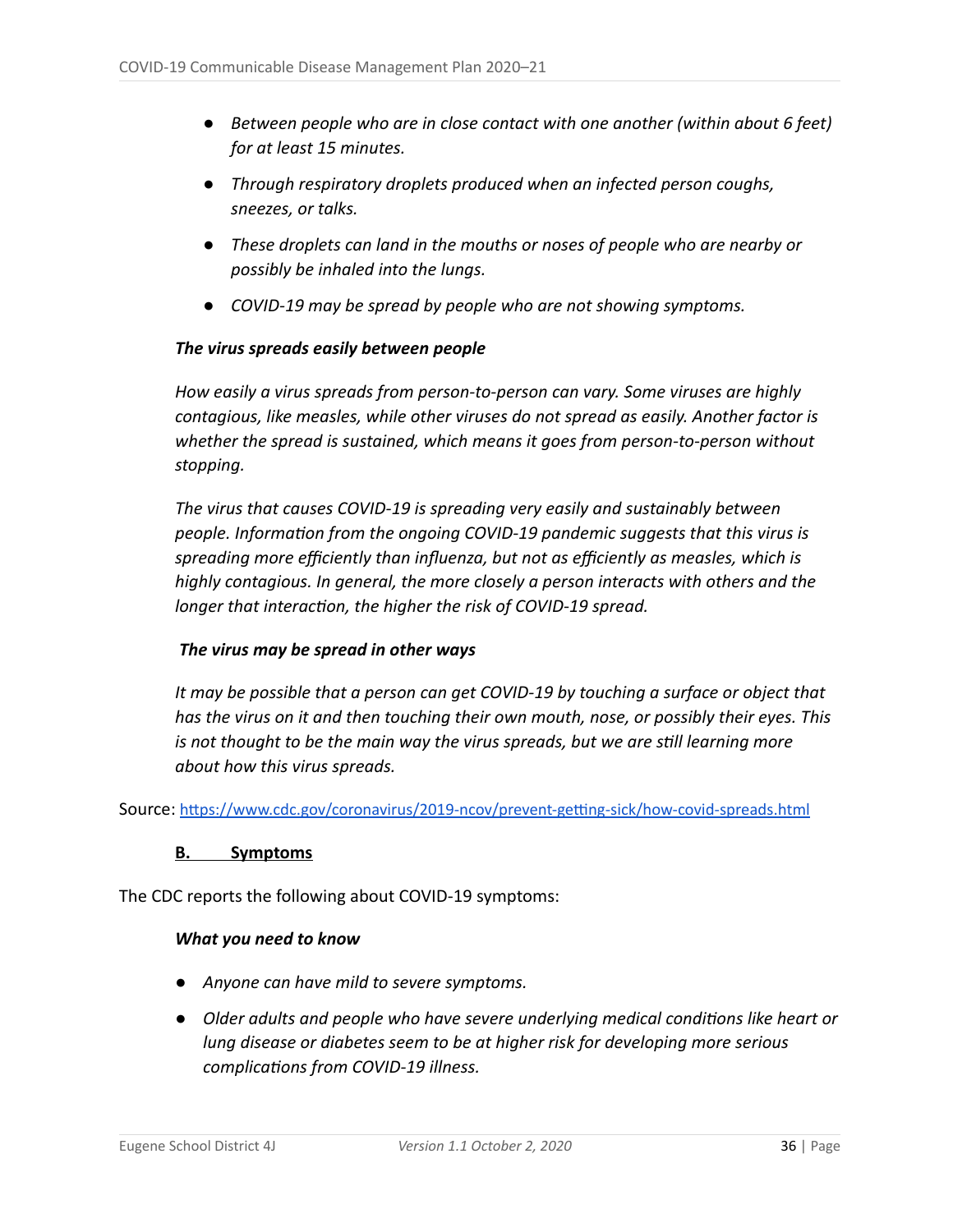#### *Watch for symptoms*

*People with COVID-19 have had a wide range of symptoms reported – ranging from mild symptoms to severe illness. Symptoms may appear 2-14 days after exposure to the virus. People with COVID-19 may have these symptoms:* 

- *● Fever or chills*
- *● Cough*
- *● Shortness of breath or difficulty breathing*
- *● Fague*
- *● Muscle or body aches*
- *● Headache*
- *● New loss of taste or smell*
- *● Sore throat*
- *Congestion or runny nose*
- **•** Nausea or vomiting
- *● Diarrhea*

*This list does not include all possible symptoms. The CDC will continue to update this list as they learn more about COVID-19.* 

Source: https://www.cdc.gov/coronavirus/2019-ncov/symptoms-testing/symptoms.html

## <span id="page-36-0"></span>**VIII. ASSUMPTIONS**

COVID-19 has been declared a pandemic. The following assumptions apply to this situation:

- $\bullet$  It is imperative that the district work through the challenges to providing an equitable and high quality education to district students and to plan for the safe reentry of staff and students to school.
- The district may be required to close school sites for days, weeks, or months, but will continue to deliver educational and related services as required by ODE guidelines and the district's operational blueprint.
- Buildings and buses will need to be cleaned and/or sanized.
- Staff may be restricted from coming to work and students restricted from coming to school buildings.
- All staff are expected to work unless on an approved leave; the district will comply with applicable leave and disability laws.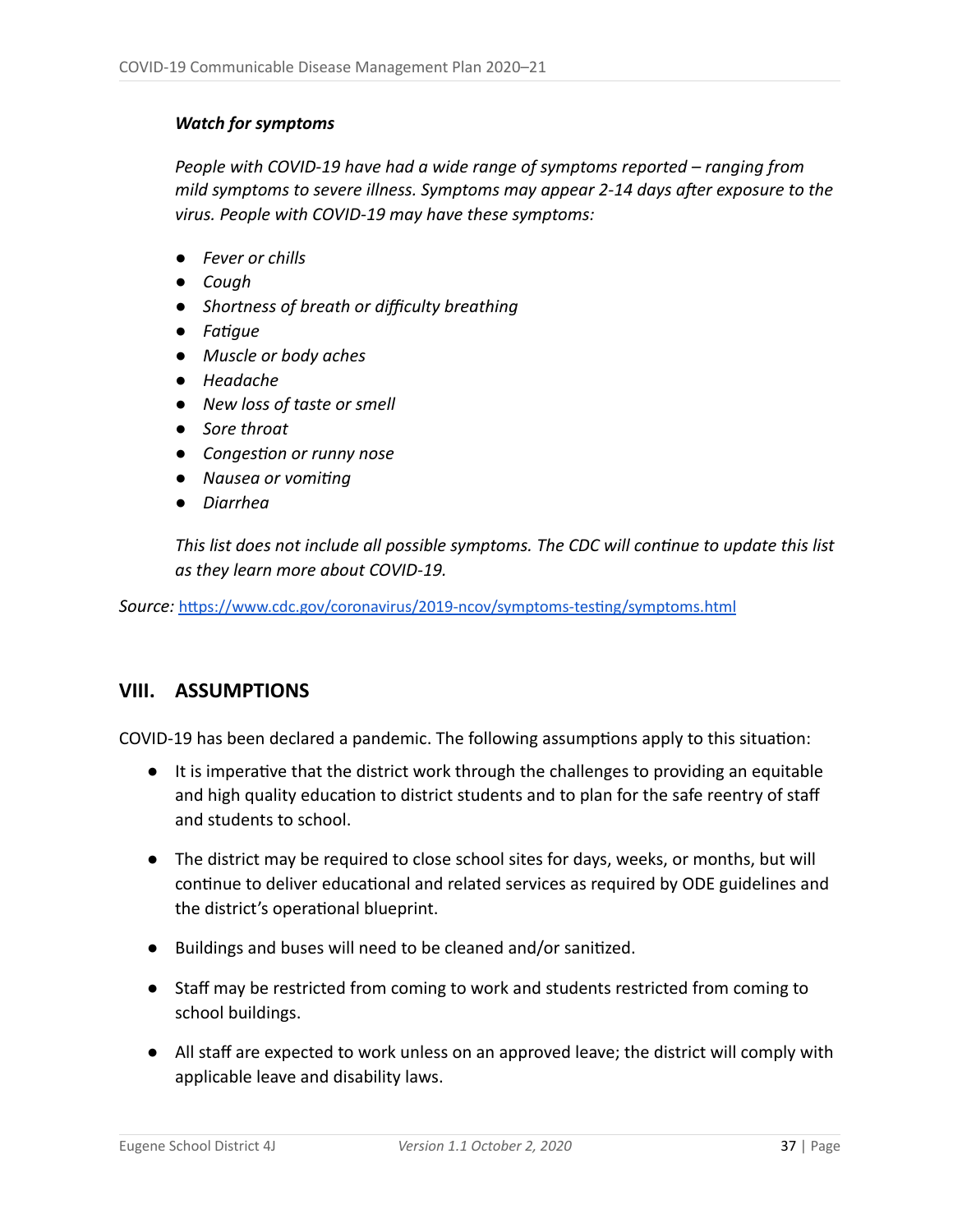- Absenteeism of staff and/or students may affect district operations.
- Consumer demands for resources and other factors could create supply shortages and interrupt delivery of resources without advance warning, which could result in a temporary school closure.
- Regular coordination with public health agencies is required.
- Applicable executive orders and guidelines from Oregon Health Authority and Oregon Department of Education are subject to change. The most recent applicable guidelines are available online.

## <span id="page-37-0"></span>**IX. OPERATIONS MANAGEMENT**

All employees have a role to play in promoting a healthy and safe working and learning environment. Employees with concerns about how this plan is being implemented at a particular building should be addressed first to the site physical distancing coordinator, or, if there is a conflict, then to the site administrator or the district-level physical distancing manager.

The superintendent has assigned roles and responsibilities to the following personnel:

- Primary point of contact with Lane County Public Health Joyce Smith-Johnson, Health Services Administrator, and Dawn Strong, Human Resources Administrator
- Physical Distancing Manager (PDM) Dawn Strong, Human Resources Administrator
- Physical Distancing Site Coordinators (PDSC) see list at page 17
- Teaching and learning Charis McGaughy, Assistant Superintendent for Instruction
- High schools Andy Dey, Director of High Schools
- Middle schools Jeff Johnson, Director of PreK-8 Education
- Elementary schools Brooke Wagner, Director of PreK–8 Education
- $\bullet$  Special education Kat Lange, Director of Student Services
- $\bullet$  Afterschool programs and childcare Brooke Wagner, Director of PreK–8 Education
- Athletics Andy Dey, Director of High Schools
- Health services Joyce Smith-Johnson, Health Services Administrator
- Food service Holly Langan, Director of Nutrition Services
- Technology Steve Menachemson, Director of Technology Services
- Employment issues Karen Hardin, Director of Human Resources
- Communications and community engagement Kerry Delf, Chief of Staff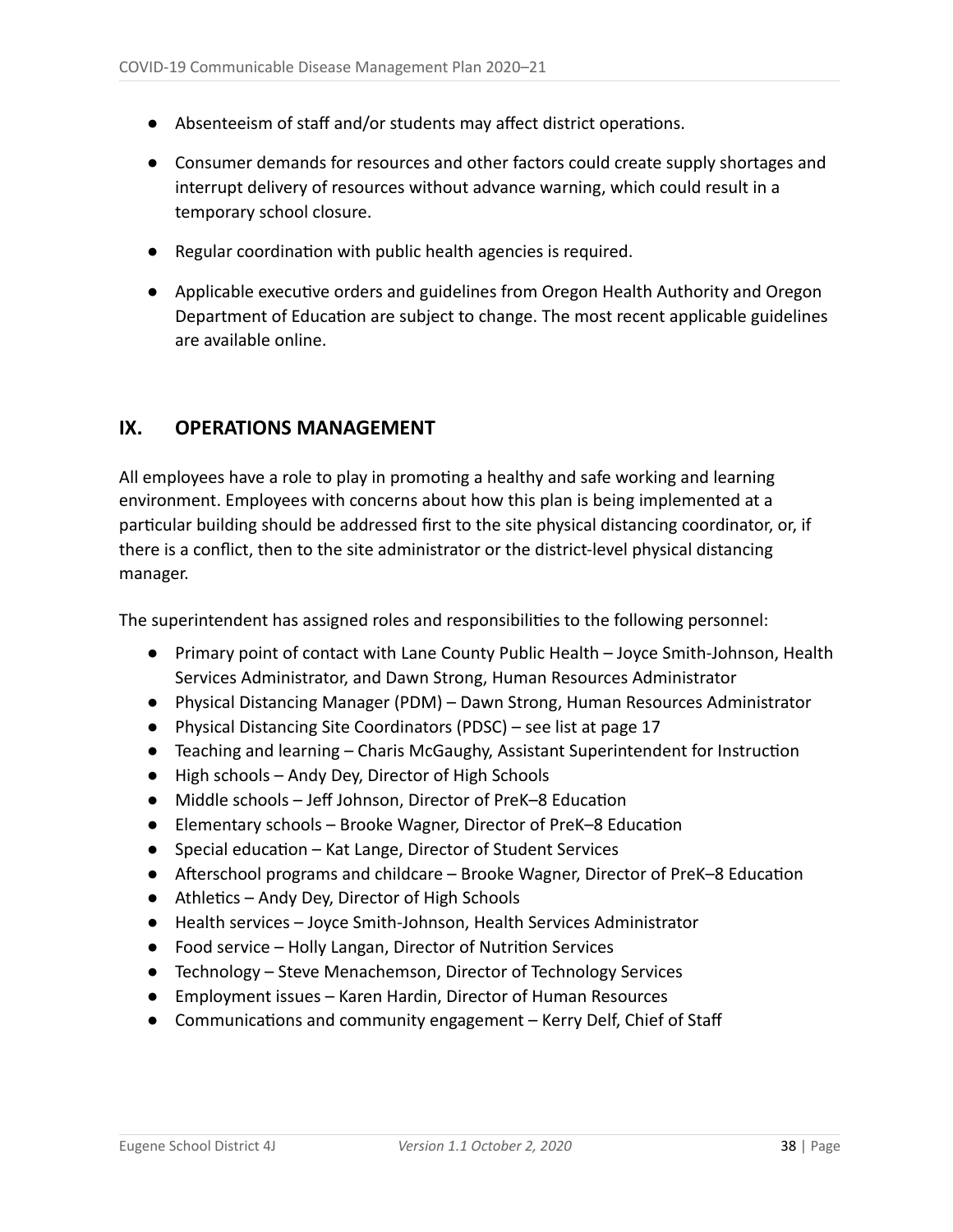## <span id="page-38-0"></span>**X. COOPERATING AND COORDINATING AGENCIES**

Local and state health departments will provide guidance and assistance to the district to confirm and identify cases, document and count cases, identify and eliminate transmission sources, and institute control measures. Lane County Public Health has supported the district in reviewing its system for maintaining daily logs for students and cohorts of students for purposes of contact tracing.

## **XI. PLAN DEVELOPMENT AND FUTURE UPDATES**

This plan was developed in alignment with guidance from the Oregon Department of Education and Oregon Health Authority, and in consultation with district nurses and other licensed, classified and administrative staff.

Consulting medical professionals included 4J nurses Joy Maxwell, RN, Kim Roellig, RN and Eden Van Bloem, RN. Additional input was provided by Lane County Public Health staff including Dr. Patrick Luedtke, M.D., MPH and Jacqueline Moreno, MPH. The plan has been submitted to Lane County Public Health.

The district intends to form a plan review team to review, maintain and update this plan on at least a monthly basis, and update it as needed, throughout the duration of the pandemic.

Comments and suggestions on this plan may be sent to healthservices  $@4$ . lane.edu.

## **XII. STATE GUIDANCE 2**

- Governor's Executive Order 20-29, Ready Schools Safe Learners (June 24, 2020)
- ODE/OHA, Communicable Disease Guidance (April 21, 2020)
- ODE/OHA, Ready Schools Safe Learners, Version 3.7.8 3.7.5 (September 8, 2020)
- ODE/OHA, *Planning for COVID-19 Scenarios in Schools* (September 14, 2020)
- ODE/OHA, Community COVID-19 Metrics (July 28, 2020)
- ODE, Comprehensive Distance Learning (September 8, 2020)
- ODE, Guidance for Limited In-Person Instruction During Comprehensive Distance Learning (August 11, 2020)
- ODE, **Ensuring Equity and Access** (August 11, 2020)
- OHA, Statewide Mask, Face Shield, Face Covering Guidance (August 13, 2020)

<sup>&</sup>lt;sup>2</sup> OHA: Oregon Health Authority. ODE: Oregon Department of Education. ELD: Early Learning Division. OSAA: Oregon School Activities Association.